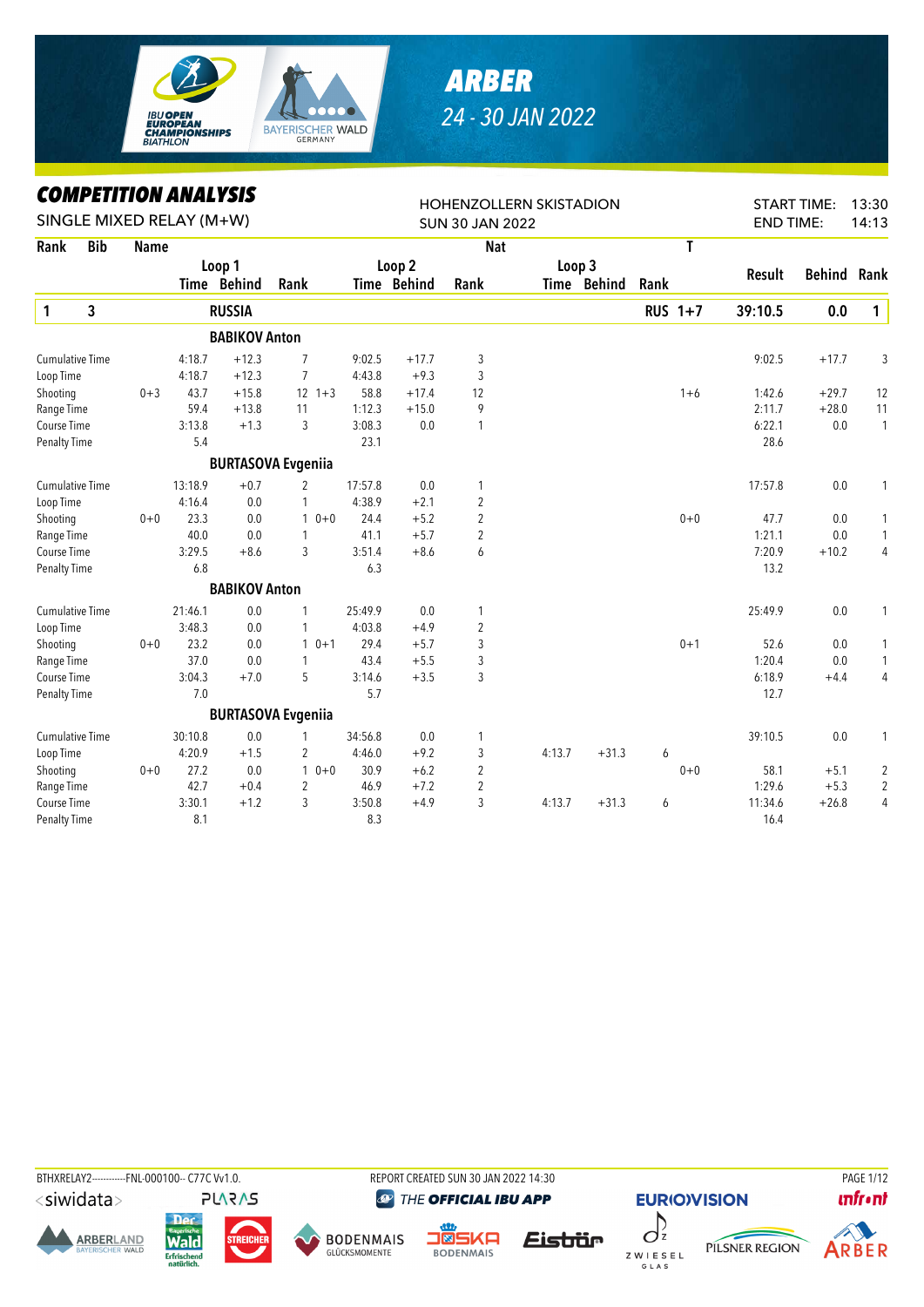| Rank                        | <b>Bib</b>                                   | <b>Name</b> |                                                                      |                       |                                |                                   |                              | <b>Nat</b>                           |                       | Τ                             |                  |                    |                 |
|-----------------------------|----------------------------------------------|-------------|----------------------------------------------------------------------|-----------------------|--------------------------------|-----------------------------------|------------------------------|--------------------------------------|-----------------------|-------------------------------|------------------|--------------------|-----------------|
|                             |                                              |             |                                                                      | Loop 1<br>Time Behind | Rank                           |                                   | Loop 2<br><b>Time Behind</b> | Rank                                 | Loop 3<br>Time Behind | Rank                          | Result           | <b>Behind</b>      | Rank            |
| $\boldsymbol{2}$            | $\mathbf 2$                                  |             |                                                                      | <b>FRANCE</b>         |                                |                                   |                              |                                      |                       | FRA 4+10                      | 40:11.9          | $+1:01.4$          | $\mathbf{2}$    |
|                             |                                              |             |                                                                      | <b>CLAUDE Emilien</b> |                                |                                   |                              |                                      |                       |                               |                  |                    |                 |
| <b>Cumulative Time</b>      |                                              |             | 4:06.4                                                               | 0.0                   | 1                              | 9:07.7                            | $+22.9$                      | 4                                    |                       |                               | 9:07.7           | $+22.9$            | 4               |
| Loop Time                   |                                              |             | 4:06.4                                                               | 0.0                   | 1                              | 5:01.3                            | $+26.8$                      | 8                                    |                       |                               |                  |                    |                 |
| Shooting                    |                                              | $0+0$       | 31.7                                                                 | $+3.8$                | $3 + 3$<br>4                   | 49.0                              | $+7.6$                       | 4                                    |                       | $3 + 3$                       | 1:20.8           | $+7.9$             | 3               |
| Range Time<br>Course Time   |                                              |             | 46.5<br>3:13.5                                                       | $+0.9$<br>$+1.0$      | 3<br>$\overline{2}$            | 1:02.4<br>3:17.8                  | $+5.1$<br>$+9.5$             | 4<br>4                               |                       |                               | 1:48.9<br>6:31.3 | $+5.2$<br>$+9.2$   | $\sqrt{3}$<br>4 |
| Penalty Time                |                                              |             | 6.3                                                                  |                       |                                | 41.0                              |                              |                                      |                       |                               | 47.4             |                    |                 |
|                             |                                              |             |                                                                      | <b>JEANMONNOT Lou</b> |                                |                                   |                              |                                      |                       |                               |                  |                    |                 |
| <b>Cumulative Time</b>      |                                              |             | 13:29.1                                                              | $+10.9$               | 3                              | 18:20.0                           | $+22.2$                      | $\overline{c}$                       |                       |                               | 18:20.0          | $+22.2$            | $\overline{2}$  |
| Loop Time<br>Shooting       |                                              | $0 + 1$     | 4:21.4<br>38.1                                                       | $+5.0$<br>$+14.8$     | $\overline{2}$<br>$0 + 1$<br>6 | 4:50.9<br>39.1                    | $+14.1$<br>$+19.9$           | 3<br>4                               |                       | $0 + 2$                       | 1:17.2           | $+29.5$            |                 |
| Range Time                  |                                              |             | 53.6                                                                 | $+13.6$               | 6                              | 55.5                              | $+20.1$                      | 4                                    |                       |                               | 1:49.1           | $+28.0$            | 4<br>3          |
| Course Time                 |                                              |             | 3:20.9                                                               | 0.0                   | $\mathbf{1}$                   | 3:49.8                            | $+7.0$                       | 5                                    |                       |                               | 7:10.7           | 0.0                | $\mathbf{1}$    |
| Penalty Time                |                                              |             | 6.8                                                                  |                       |                                | 5.6                               |                              |                                      |                       |                               | 12.4             |                    |                 |
|                             |                                              |             |                                                                      | <b>CLAUDE Emilien</b> |                                |                                   |                              |                                      |                       |                               |                  |                    |                 |
| <b>Cumulative Time</b>      |                                              |             | 23:04.1                                                              | $+1:18.0$             | 2                              | 27:03.0                           | $+1:13.1$                    | 2                                    |                       |                               | 27:03.0          | $+1:13.1$          | $\overline{2}$  |
| Loop Time                   |                                              |             | 4:44.1                                                               | $+55.8$               | 13                             | 3:58.9                            | 0.0                          | 1                                    |                       |                               |                  |                    |                 |
| Shooting<br>Range Time      |                                              | $1 + 3$     | 1:05.6<br>1:20.9                                                     | $+42.4$<br>$+43.9$    | $160+0$<br>16                  | 23.7<br>37.9                      | 0.0<br>0.0                   | 1<br>1                               |                       | $1 + 3$                       | 1:29.4<br>1:58.8 | $+36.8$<br>$+38.4$ | 7<br>7          |
| Course Time                 |                                              |             | 3:05.1                                                               | $+7.8$                | 6                              | 3:15.6                            | $+4.5$                       | 4                                    |                       |                               | 6:20.7           | $+6.2$             | 5               |
| <b>Penalty Time</b>         |                                              |             | 18.0                                                                 |                       |                                | 5.3                               |                              |                                      |                       |                               | 23.4             |                    |                 |
|                             |                                              |             |                                                                      | <b>JEANMONNOT Lou</b> |                                |                                   |                              |                                      |                       |                               |                  |                    |                 |
| <b>Cumulative Time</b>      |                                              |             | 31:44.9                                                              | $+1:34.1$             | 2                              | 36:29.5                           | $+1:32.7$                    | $\overline{c}$                       |                       |                               | 40:11.9          | $+1:01.4$          | $\overline{2}$  |
| Loop Time                   |                                              |             | 4:41.9                                                               | $+22.5$               | 5                              | 4:44.6                            | $+7.8$                       | $\overline{2}$                       | 3:42.4                | 0.0<br>1                      |                  |                    |                 |
| Shooting<br>Range Time      |                                              | $0 + 1$     | 45.0<br>1:00.0                                                       | $+17.8$<br>$+17.7$    | 6<br>$0 + 1$<br>6              | 32.5<br>47.6                      | $+7.8$<br>$+7.9$             | 3<br>3                               |                       | $0 + 2$                       | 1:17.5<br>1:47.6 | $+24.5$<br>$+23.3$ | 6<br>6          |
| Course Time                 |                                              |             | 3:35.2                                                               | $+6.3$                | 5                              | 3:50.2                            | $+4.3$                       | $\overline{2}$                       | 3:42.4                | 0.0<br>1                      | 11:07.8          | 0.0                | $\mathbf{1}$    |
| <b>Penalty Time</b>         |                                              |             | 6.6                                                                  |                       |                                | 6.7                               |                              |                                      |                       |                               | 13.4             |                    |                 |
| 3                           | 1                                            |             |                                                                      | <b>GERMANY</b>        |                                |                                   |                              |                                      |                       | GER 3+14                      | 40:44.6          | $+1:34.1$          | $\mathbf{3}$    |
|                             |                                              |             |                                                                      | <b>STRELOW Justus</b> |                                |                                   |                              |                                      |                       |                               |                  |                    |                 |
| <b>Cumulative Time</b>      |                                              |             | 4:13.6                                                               | $+7.2$                | 4                              | 9:15.6                            | $+30.8$                      | 5                                    |                       |                               | 9:15.6           | $+30.8$            | 5               |
| Loop Time                   |                                              |             | 4:13.6                                                               | $+7.2$                | 4                              | 5:02.0                            | $+27.5$                      | 9                                    |                       |                               |                  |                    |                 |
| Shooting                    |                                              | $0 + 2$     | 40.6                                                                 | $+12.7$               | $9 \t3 + 3$                    | 56.0                              | $+14.6$                      | $\overline{7}$                       |                       | $3 + 5$                       | 1:36.6           | $+23.7$            | 8               |
| Range Time                  |                                              |             | 53.2                                                                 | $+7.6$                | 8                              | 1:08.3                            | $+11.0$                      | 6                                    |                       |                               | 2:01.5           | $+17.8$            | 5               |
| Course Time<br>Penalty Time |                                              |             | 3:14.1<br>6.3                                                        | $+1.6$                | $\overline{4}$                 | 3:13.1<br>40.6                    | $+4.8$                       | 3                                    |                       |                               | 6:27.2<br>46.9   | $+5.1$             | 3               |
|                             |                                              |             |                                                                      |                       | <b>HILDEBRAND Franziska</b>    |                                   |                              |                                      |                       |                               |                  |                    |                 |
| <b>Cumulative Time</b>      |                                              |             | 14:00.2                                                              | $+42.0$               | 5                              | 18:53.3                           | $+55.5$                      | 5                                    |                       |                               | 18:53.3          | $+55.5$            | 5               |
| Loop Time                   |                                              |             | 4:44.6                                                               | $+28.2$               | 9                              | 4:53.1                            | $+16.3$                      | 4                                    |                       |                               |                  |                    |                 |
| Shooting                    |                                              | $0 + 2$     | 49.4                                                                 | $+26.1$               | $110+2$                        | 47.9                              | $+28.7$                      | 8                                    |                       | $0 + 4$                       | 1:37.3           | $+49.6$            | 11              |
| Range Time                  |                                              |             | 1:07.0                                                               | $+27.0$               | 11                             | 1:04.4                            | $+29.0$                      | 8                                    |                       |                               | 2:11.4           | $+50.3$            | 9               |
| Course Time                 |                                              |             | 3:31.2<br>6.4                                                        | $+10.3$               | $\overline{4}$                 | 3:43.2<br>5.5                     | $+0.4$                       | $\overline{2}$                       |                       |                               | 7:14.4           | $+3.7$             | 3               |
| <b>Penalty Time</b>         |                                              |             |                                                                      | <b>STRELOW Justus</b> |                                |                                   |                              |                                      |                       |                               | 11.9             |                    |                 |
| <b>Cumulative Time</b>      |                                              |             | 23:16.7                                                              | $+1:30.6$             | 5                              | 27:30.2                           | $+1:40.3$                    | 4                                    |                       |                               | 27:30.2          | $+1:40.3$          | 4               |
| Loop Time                   |                                              |             | 4:23.4                                                               | $+35.1$               | 8                              | 4:13.5                            | $+14.6$                      | 4                                    |                       |                               |                  |                    |                 |
| Shooting                    |                                              | $0 + 2$     | 58.4                                                                 | $+35.2$               | $130+2$                        | 33.0                              | $+9.3$                       | 4                                    |                       | $0 + 4$                       | 1:31.5           | $+38.9$            | 8               |
| Range Time                  |                                              |             | 1:11.8                                                               | $+34.8$               | 12                             | 48.2                              | $+10.3$                      | $\overline{4}$                       |                       |                               | 2:00.0           | $+39.6$            | 8               |
| Course Time                 |                                              |             | 3:05.3                                                               | $+8.0$                | $\overline{7}$                 | 3:20.1                            | $+9.0$                       | $\overline{7}$                       |                       |                               | 6:25.4           | $+10.9$            | 6               |
| <b>Penalty Time</b>         |                                              |             | 6.2                                                                  |                       | <b>HILDEBRAND Franziska</b>    | 5.2                               |                              |                                      |                       |                               | 11.4             |                    |                 |
| <b>Cumulative Time</b>      |                                              |             | 32:08.2                                                              | $+1:57.4$             | 4                              | 36:54.5                           | $+1:57.7$                    | 3                                    |                       |                               | 40:44.6          | $+1:34.1$          | 3               |
| Loop Time                   |                                              |             | 4:38.0                                                               | $+18.6$               | 4                              | 4:46.3                            | $+9.5$                       | 4                                    | 3:50.1                | $\sqrt{2}$<br>$+7.7$          |                  |                    |                 |
| Shooting                    |                                              | $0+0$       | 35.1                                                                 | $+7.9$                | $40+1$                         | 37.5                              | $+12.8$                      | 6                                    |                       | $0 + 1$                       | 1:12.6           | $+19.6$            | 5               |
| Range Time                  |                                              |             | 51.5                                                                 | $+9.2$                | $\overline{4}$                 | 54.4                              | $+14.7$                      | 7                                    |                       |                               | 1:45.9           | $+21.6$            | 5               |
| Course Time<br>Penalty Time |                                              |             | 3:40.4<br>6.0                                                        | $+11.5$               | $\overline{7}$                 | 3:45.9<br>6.0                     | 0.0                          | $\mathbf{1}$                         | 3:50.1                | $\overline{2}$<br>$+7.7$      | 11:16.4<br>12.1  | $+8.6$             | 3               |
|                             |                                              |             | BTHXRELAY2------------FNL-000100-- C77C Vv1.0.                       |                       |                                |                                   |                              | REPORT CREATED SUN 30 JAN 2022 14:30 |                       |                               |                  |                    | PAGE 2/12       |
|                             | $<$ siwidata $>$                             |             |                                                                      | <b>PLARAS</b>         |                                | $\bigcirc$                        |                              | THE OFFICIAL IBU APP                 |                       | <b>EURIOVISION</b>            |                  |                    | <b>unfront</b>  |
|                             |                                              |             | <b>Der</b>                                                           |                       |                                |                                   |                              |                                      |                       |                               |                  |                    |                 |
|                             | <b>ARBER</b> LAND<br><b>BAYERISCHER WALD</b> |             | <b>Rayerische</b><br><b>Wald</b><br><b>Erfrischend</b><br>natürlich. | <b>STREICHEI</b>      |                                | <b>BODENMAIS</b><br>GLÜCKSMOMENTE | ∎⊠                           | 5K 8<br><b>BODENMAIS</b>             | <i><b>Eistiür</b></i> | $\sigma^2$<br>ZWIESEL<br>GLAS | PILSNER REGION   |                    | ARBER           |





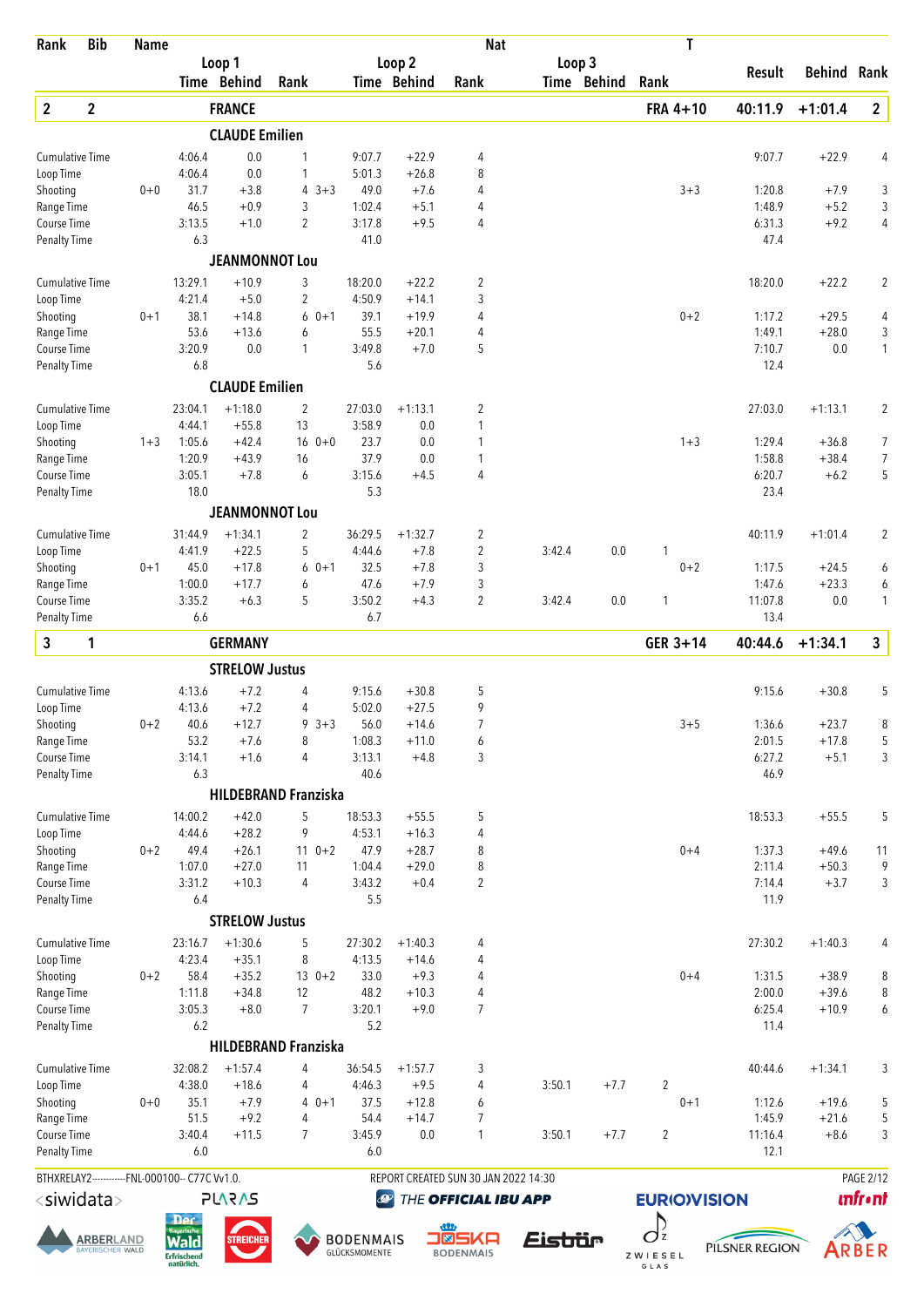| Rank                               | <b>Bib</b>                                   | <b>Name</b> |                                                                     |                        |                                |                                   |                       | <b>Nat</b>                           |                       |         | T                             |                  |                    |                                       |
|------------------------------------|----------------------------------------------|-------------|---------------------------------------------------------------------|------------------------|--------------------------------|-----------------------------------|-----------------------|--------------------------------------|-----------------------|---------|-------------------------------|------------------|--------------------|---------------------------------------|
|                                    |                                              |             |                                                                     | Loop 1<br>Time Behind  | Rank                           |                                   | Loop 2<br>Time Behind | Rank                                 | Loop 3<br>Time Behind |         | Rank                          | Result           | <b>Behind</b>      | Rank                                  |
| 4                                  | 4                                            |             |                                                                     | <b>ITALY</b>           |                                |                                   |                       |                                      |                       |         | $ITA 3+12$                    | 40:59.3          | $+1:48.8$          | 4                                     |
|                                    |                                              |             |                                                                     |                        | <b>CAPPELLARI Daniele</b>      |                                   |                       |                                      |                       |         |                               |                  |                    |                                       |
| Cumulative Time                    |                                              |             | 4:18.1                                                              | $+11.7$                | 5                              | 9:36.4                            | $+51.6$               | 8                                    |                       |         |                               | 9:36.4           | $+51.6$            | 8                                     |
| Loop Time                          |                                              |             | 4:18.1                                                              | $+11.7$                | 5                              | 5:18.3                            | $+43.8$               | 13                                   |                       |         |                               |                  |                    |                                       |
| Shooting                           |                                              | $0 + 2$     | 37.4                                                                | $+9.5$                 | 8<br>$3 + 3$                   | 58.6                              | $+17.2$               | 11                                   |                       |         | $3 + 5$                       | 1:36.1           | $+23.2$            | $\overline{7}$                        |
| Range Time                         |                                              |             | 55.1                                                                | $+9.5$                 | 9                              | 1:15.7                            | $+18.4$               | 13                                   |                       |         |                               | 2:10.8           | $+27.1$            | $10$                                  |
| Course Time<br><b>Penalty Time</b> |                                              |             | 3:17.2<br>5.7                                                       | $+4.7$                 | 8                              | 3:18.1<br>44.5                    | $+9.8$                | $=$ 5                                |                       |         |                               | 6:35.3<br>50.3   | $+13.2$            | $\overline{7}$                        |
|                                    |                                              |             |                                                                     | <b>PASSLER Rebecca</b> |                                |                                   |                       |                                      |                       |         |                               |                  |                    |                                       |
| <b>Cumulative Time</b>             |                                              |             | 14:13.2                                                             | $+55.0$                | $\overline{7}$                 | 18:50.0                           | $+52.2$               | 4                                    |                       |         |                               | 18:50.0          | $+52.2$            | 4                                     |
| Loop Time                          |                                              |             | 4:36.8                                                              | $+20.4$                | 5                              | 4:36.8                            | 0.0                   | 1                                    |                       |         |                               |                  |                    |                                       |
| Shooting                           |                                              | $0+0$       | 30.4<br>47.0                                                        | $+7.1$<br>$+7.0$       | 3<br>$0 + 0$<br>$\overline{2}$ | 19.2<br>35.4                      | 0.0<br>0.0            | 1<br>1                               |                       |         | $0 + 0$                       | 49.6<br>1:22.4   | $+1.9$<br>$+1.3$   | $\overline{\mathbf{c}}$<br>$\sqrt{2}$ |
| Range Time<br>Course Time          |                                              |             | 3:43.7                                                              | $+22.8$                | 16                             | 3:55.8                            | $+13.0$               | 11                                   |                       |         |                               | 7:39.5           | $+28.8$            | 13                                    |
| Penalty Time                       |                                              |             | 6.1                                                                 |                        |                                | 5.6                               |                       |                                      |                       |         |                               | 11.7             |                    |                                       |
|                                    |                                              |             |                                                                     |                        | <b>CAPPELLARI Daniele</b>      |                                   |                       |                                      |                       |         |                               |                  |                    |                                       |
| <b>Cumulative Time</b>             |                                              |             | 23:05.8                                                             | $+1:19.7$              | 3                              | 27:21.7                           | $+1:31.8$             | 3                                    |                       |         |                               | 27:21.7          | $+1:31.8$          | 3                                     |
| Loop Time                          |                                              |             | 4:15.8                                                              | $+27.5$                | 4                              | 4:15.9                            | $+17.0$               | 5                                    |                       |         |                               |                  |                    |                                       |
| Shooting                           |                                              | $0 + 3$     | 44.4                                                                | $+21.2$                | $60+2$                         | 35.9                              | $+12.2$               | 8                                    |                       |         | $0 + 5$                       | 1:20.3           | $+27.7$            | 6                                     |
| Range Time                         |                                              |             | 1:00.6                                                              | $+23.6$                | 6                              | 51.2                              | $+13.3$               | 7                                    |                       |         |                               | 1:51.8           | $+31.4$            | 6                                     |
| Course Time<br><b>Penalty Time</b> |                                              |             | 3:09.0<br>6.1                                                       | $+11.7$                | 11                             | 3:18.9<br>5.8                     | $+7.8$                | 6                                    |                       |         |                               | 6:27.9<br>11.9   | $+13.4$            | 7                                     |
|                                    |                                              |             |                                                                     | <b>PASSLER Rebecca</b> |                                |                                   |                       |                                      |                       |         |                               |                  |                    |                                       |
| <b>Cumulative Time</b>             |                                              |             | 31:59.5                                                             | $+1:48.7$              | 3                              | 36:56.6                           | $+1:59.8$             | 4                                    |                       |         |                               | 40:59.3          | $+1:48.8$          | 4                                     |
| Loop Time                          |                                              |             | 4:37.8                                                              | $+18.4$                | 3                              | 4:57.1                            | $+20.3$               | 6                                    | 4:02.7                | $+20.3$ | 4                             |                  |                    |                                       |
| Shooting                           |                                              | $0+0$       | 27.6                                                                | $+0.4$                 | $20+2$                         | 38.6                              | $+13.9$               | 7                                    |                       |         | $0 + 2$                       | 1:06.2           | $+13.2$            | 3                                     |
| Range Time                         |                                              |             | 42.3                                                                | 0.0                    | 1                              | 52.3                              | $+12.6$               | 6                                    |                       |         |                               | 1:34.6           | $+10.3$            | 3                                     |
| Course Time                        |                                              |             | 3:48.4                                                              | $+19.5$                | 13                             | 3:58.3                            | $+12.4$               | 6                                    | 4:02.7                | $+20.3$ | $\overline{4}$                | 11:49.4          | $+41.6$            | 6                                     |
| <b>Penalty Time</b>                |                                              |             | 7.1                                                                 |                        |                                | 6.4                               |                       |                                      |                       |         |                               | 13.5             |                    |                                       |
| 5                                  | 6                                            |             |                                                                     | <b>NORWAY</b>          |                                |                                   |                       |                                      |                       |         | <b>NOR 7+17</b>               | 41:21.4          | $+2:10.9$          | $5\phantom{.0}$                       |
|                                    |                                              |             |                                                                     |                        | <b>ASPENES Sverre Dahlen</b>   |                                   |                       |                                      |                       |         |                               |                  |                    |                                       |
| <b>Cumulative Time</b>             |                                              |             | 4:59.8                                                              | $+53.4$                | 19                             | 9:44.7                            | $+59.9$               | 13                                   |                       |         |                               | 9:44.7           | $+59.9$            | 13                                    |
| Loop Time                          |                                              |             | 4:59.8                                                              | $+53.4$                | 19                             | 4:44.9                            | $+10.4$               | 4                                    |                       |         |                               |                  |                    |                                       |
| Shooting<br>Range Time             |                                              | $2 + 3$     | 1:03.1<br>1:18.5                                                    | $+35.2$<br>$+32.9$     | $18 \t2+3$<br>18               | 51.6<br>1:05.3                    | $+10.2$<br>$+8.0$     | 5<br>5                               |                       |         | $4 + 6$                       | 1:54.8<br>2:23.8 | $+41.9$<br>$+40.1$ | 16<br>15                              |
| Course Time                        |                                              |             | 3:12.5                                                              | 0.0                    | $\mathbf{1}$                   | 3:13.0                            | $+4.7$                | $\overline{2}$                       |                       |         |                               | 6:25.5           | $+3.4$             | $\overline{2}$                        |
| Penalty Time                       |                                              |             | 28.7                                                                |                        |                                | 26.6                              |                       |                                      |                       |         |                               | 55.4             |                    |                                       |
|                                    |                                              |             |                                                                     | <b>ERDAL Karoline</b>  |                                |                                   |                       |                                      |                       |         |                               |                  |                    |                                       |
| <b>Cumulative Time</b>             |                                              |             | 14:42.4                                                             | $+1:24.2$              | 12                             | 20:04.1                           | $+2:06.3$             | 10                                   |                       |         |                               | 20:04.1          | $+2:06.3$          | 10                                    |
| Loop Time                          |                                              |             | 4:57.7                                                              | $+41.3$                | 12                             | 5:21.7                            | $+44.9$               | 11                                   |                       |         |                               |                  |                    |                                       |
| Shooting                           |                                              | $1 + 3$     | 52.9                                                                | $+29.6$                | $13 \t2+3$                     | 49.1                              | $+29.9$               | 9                                    |                       |         | $3 + 6$                       | 1:42.0           | $+54.3$            | 13                                    |
| Range Time                         |                                              |             | 1:10.7                                                              | $+30.7$                | 12                             | 1:06.3                            | $+30.9$               | 9                                    |                       |         |                               | 2:17.0           | $+55.9$            | 13                                    |
| Course Time<br><b>Penalty Time</b> |                                              |             | 3:28.3<br>18.7                                                      | $+7.4$                 | $\overline{2}$                 | 3:42.8<br>32.6                    | 0.0                   | 1                                    |                       |         |                               | 7:11.1<br>51.3   | $+0.4$             | $\overline{2}$                        |
|                                    |                                              |             |                                                                     |                        | <b>ASPENES Sverre Dahlen</b>   |                                   |                       |                                      |                       |         |                               |                  |                    |                                       |
| <b>Cumulative Time</b>             |                                              |             | 24:24.5                                                             | $+2:38.4$              | 8                              | 28:30.0                           | $+2:40.1$             | 7                                    |                       |         |                               | 28:30.0          | $+2:40.1$          | 7                                     |
| Loop Time                          |                                              |             | 4:20.4                                                              | $+32.1$                | 7                              | 4:05.5                            | $+6.6$                | 3                                    |                       |         |                               |                  |                    |                                       |
| Shooting                           |                                              | $0 + 3$     | 56.4                                                                | $+33.2$                | $120+2$                        | 35.4                              | $+11.7$               | 6                                    |                       |         | $0 + 5$                       | 1:31.9           | $+39.3$            | 9                                     |
| Range Time                         |                                              |             | 1:12.1                                                              | $+35.1$                | 13                             | 50.2                              | $+12.3$               | 6                                    |                       |         |                               | 2:02.3           | $+41.9$            | 9                                     |
| Course Time<br><b>Penalty Time</b> |                                              |             | 3:03.4<br>4.9                                                       | $+6.1$                 | $\overline{4}$                 | 3:11.1<br>4.2                     | 0.0                   | 1                                    |                       |         |                               | 6:14.5<br>9.2    | $0.0\,$            | $\mathbf{1}$                          |
|                                    |                                              |             |                                                                     | <b>ERDAL Karoline</b>  |                                |                                   |                       |                                      |                       |         |                               |                  |                    |                                       |
| Cumulative Time                    |                                              |             | 32:49.4                                                             | $+2:38.6$              | 6                              | 37:26.2                           | $+2:29.4$             | 5                                    |                       |         |                               | 41:21.4          | $+2:10.9$          | 5                                     |
| Loop Time                          |                                              |             | 4:19.4                                                              | $0.0\,$                | 1                              | 4:36.8                            | 0.0                   | 1                                    | 3:55.2                | $+12.8$ | 3                             |                  |                    |                                       |
| Shooting                           |                                              | $0 + 0$     | 28.3                                                                | $+1.1$                 | $30+0$                         | 24.7                              | 0.0                   | 1                                    |                       |         | $0 + 0$                       | 53.0             | 0.0                | 1                                     |
| Range Time                         |                                              |             | 44.6                                                                | $+2.3$                 | 3                              | 39.7                              | 0.0                   | 1                                    |                       |         |                               | 1:24.3           | $0.0\,$            | 1                                     |
| Course Time<br>Penalty Time        |                                              |             | 3:29.3<br>5.5                                                       | $+0.4$                 | 2                              | 3:51.3<br>5.7                     | $+5.4$                | 4                                    | 3:55.2                | $+12.8$ | 3                             | 11:15.8<br>11.3  | $+8.0$             | $\overline{c}$                        |
|                                    |                                              |             | BTHXRELAY2------------FNL-000100-- C77C Vv1.0.                      |                        |                                |                                   |                       | REPORT CREATED SUN 30 JAN 2022 14:30 |                       |         |                               |                  |                    | PAGE 3/12                             |
| $<$ siwidata $>$                   |                                              |             |                                                                     | <b>SV2V7</b>           |                                | $\circledcirc$                    |                       | THE OFFICIAL IBU APP                 |                       |         | <b>EURIO)VISION</b>           |                  |                    | <b>unfr</b> •nt                       |
|                                    |                                              |             | <b>Der</b>                                                          |                        |                                |                                   |                       |                                      |                       |         |                               |                  |                    |                                       |
|                                    | <b>ARBER</b> LAND<br><b>BAYERISCHER WALD</b> |             | <b>Rayerisch</b><br><b>Wald</b><br><b>Erfrischend</b><br>natürlich. | <b>STREICHEF</b>       |                                | <b>BODENMAIS</b><br>GLÜCKSMOMENTE |                       | 5KA<br>∎⊠<br><b>BODENMAIS</b>        | <i><b>Eistiür</b></i> |         | $\sigma^2$<br>ZWIESEL<br>GLAS | PILSNER REGION   |                    | ARBER                                 |





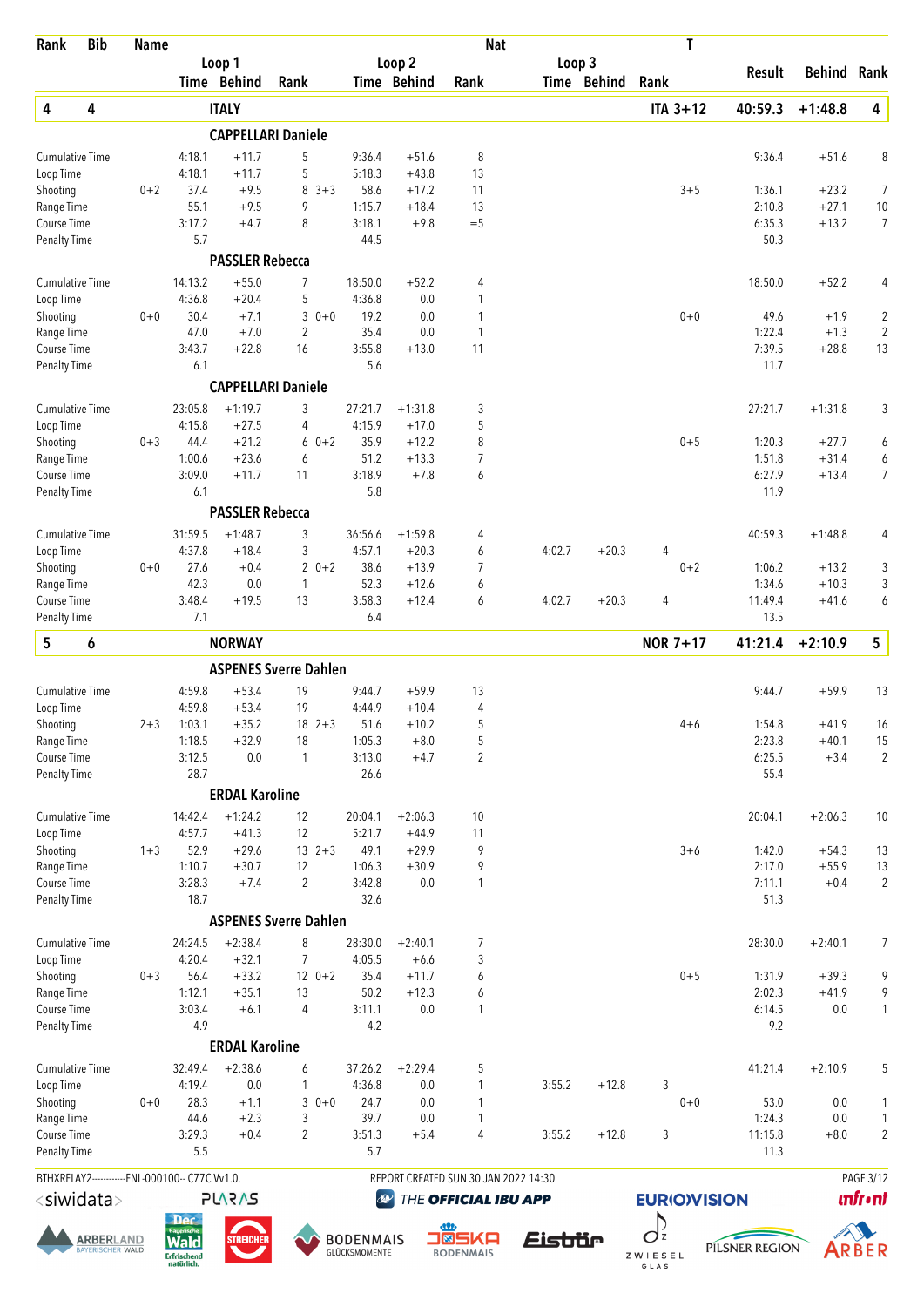| Rank                                | <b>Bib</b>              | <b>Name</b> |                                                |                         |                           |                   |                      | <b>Nat</b>                           |        |             | Τ                  |                  |                    |                         |
|-------------------------------------|-------------------------|-------------|------------------------------------------------|-------------------------|---------------------------|-------------------|----------------------|--------------------------------------|--------|-------------|--------------------|------------------|--------------------|-------------------------|
|                                     |                         |             |                                                | Loop 1                  |                           |                   | Loop 2               |                                      | Loop 3 |             |                    | <b>Result</b>    | <b>Behind</b>      | Rank                    |
|                                     |                         |             |                                                | Time Behind             | Rank                      |                   | Time Behind          | Rank                                 |        | Time Behind | Rank               |                  |                    |                         |
| 6                                   | $\overline{\mathbf{z}}$ |             |                                                | <b>SWEDEN</b>           |                           |                   |                      |                                      |        |             | SWE 3+14           | 41:42.4          | $+2:31.9$          | 6                       |
|                                     |                         |             |                                                | <b>STEGMAYR Gabriel</b> |                           |                   |                      |                                      |        |             |                    |                  |                    |                         |
| Cumulative Time                     |                         |             | 4:09.8                                         | $+3.4$                  | 2                         | 8:44.8            | 0.0                  | 1                                    |        |             |                    | 8:44.8           | 0.0                | $\mathbf{1}$            |
| Loop Time                           |                         |             | 4:09.8                                         | $+3.4$                  | $\overline{2}$            | 4:35.0            | $+0.5$               | $\overline{2}$                       |        |             |                    |                  |                    |                         |
| Shooting                            |                         | $0 + 1$     | 32.7                                           | $+4.8$                  | 5<br>$1 + 3$              | 41.4              | 0.0                  | 1                                    |        |             | $1 + 4$            | 1:14.2           | $+1.3$             | $\overline{c}$          |
| Range Time                          |                         |             | 47.8                                           | $+2.2$<br>$+4.0$        | 4<br>$\overline{7}$       | 57.3<br>3:18.6    | 0.0<br>$+10.3$       | $\mathbf{1}$<br>$\overline{7}$       |        |             |                    | 1:45.1<br>6:35.1 | $+1.4$<br>$+13.0$  | $\overline{2}$          |
| Course Time<br><b>Penalty Time</b>  |                         |             | 3:16.5<br>5.4                                  |                         |                           | 19.0              |                      |                                      |        |             |                    | 24.5             |                    | 6                       |
|                                     |                         |             |                                                |                         | <b>HOEGBERG Elisabeth</b> |                   |                      |                                      |        |             |                    |                  |                    |                         |
|                                     |                         |             | 13:18.2                                        | 0.0                     |                           | 18:33.2           |                      |                                      |        |             |                    |                  | $+35.4$            |                         |
| <b>Cumulative Time</b><br>Loop Time |                         |             | 4:33.4                                         | $+17.0$                 | 1<br>4                    | 5:15.0            | $+35.4$<br>$+38.2$   | 3<br>9                               |        |             |                    | 18:33.2          |                    | 3                       |
| Shooting                            |                         | $0+0$       | 33.7                                           | $+10.4$                 | $50+3$                    | 1:00.1            | $+40.9$              | 17                                   |        |             | $0 + 3$            | 1:33.9           | $+46.2$            | 8                       |
| Range Time                          |                         |             | 48.2                                           | $+8.2$                  | 3                         | 1:15.5            | $+40.1$              | 16                                   |        |             |                    | 2:03.7           | $+42.6$            | $\overline{7}$          |
| Course Time                         |                         |             | 3:38.1                                         | $+17.2$                 | 11                        | 3:52.1            | $+9.3$               | $\overline{7}$                       |        |             |                    | 7:30.2           | $+19.5$            | 9                       |
| Penalty Time                        |                         |             | 7.1                                            |                         |                           | 7.3               |                      |                                      |        |             |                    | 14.5             |                    |                         |
|                                     |                         |             |                                                | <b>STEGMAYR Gabriel</b> |                           |                   |                      |                                      |        |             |                    |                  |                    |                         |
| <b>Cumulative Time</b>              |                         |             | 23:23.0                                        | $+1:36.9$               | 6                         | 27:39.3           | $+1:49.4$            | 6                                    |        |             |                    | 27:39.3          | $+1:49.4$          | 6                       |
| Loop Time                           |                         |             | 4:49.8                                         | $+1:01.5$               | 14                        | 4:16.3            | $+17.4$              | 6                                    |        |             |                    |                  |                    |                         |
| Shooting                            |                         | $2 + 3$     | 50.8                                           | $+27.6$                 | $80+1$                    | 25.9              | $+2.2$               | 2                                    |        |             | $2 + 4$            | 1:16.8           | $+24.2$            | 4                       |
| Range Time                          |                         |             | 1:06.6<br>3:11.0                               | $+29.6$<br>$+13.7$      | 8                         | 41.8<br>3:29.4    | $+3.9$<br>$+18.3$    | $\overline{2}$<br>12                 |        |             |                    | 1:48.4<br>6:40.4 | $+28.0$<br>$+25.9$ | 4                       |
| Course Time<br><b>Penalty Time</b>  |                         |             | 32.2                                           |                         | 14                        | 5.1               |                      |                                      |        |             |                    | 37.3             |                    | 12                      |
|                                     |                         |             |                                                |                         | <b>HOEGBERG Elisabeth</b> |                   |                      |                                      |        |             |                    |                  |                    |                         |
|                                     |                         |             |                                                | $+2:25.0$               | 5                         |                   |                      |                                      |        |             |                    |                  | $+2:31.9$          |                         |
| <b>Cumulative Time</b><br>Loop Time |                         |             | 32:35.8<br>4:56.5                              | $+37.1$                 | $\overline{7}$            | 37:29.1<br>4:53.3 | $+2:32.3$<br>$+16.5$ | 6<br>5                               | 4:13.3 | $+30.9$     | 5                  | 41:42.4          |                    | 6                       |
| Shooting                            |                         | $0 + 2$     | 58.8                                           | $+31.6$                 | $90+1$                    | 33.6              | $+8.9$               | 4                                    |        |             | $0 + 3$            | 1:32.5           | $+39.5$            | 7                       |
| Range Time                          |                         |             | 1:14.7                                         | $+32.4$                 | 9                         | 50.5              | $+10.8$              | 4                                    |        |             |                    | 2:05.2           | $+40.9$            | 7                       |
| Course Time                         |                         |             | 3:35.5                                         | $+6.6$                  | 6                         | 3:56.6            | $+10.7$              | 5                                    | 4:13.3 | $+30.9$     | 5                  | 11:45.4          | $+37.6$            | 5                       |
| Penalty Time                        |                         |             | 6.3                                            |                         |                           | 6.2               |                      |                                      |        |             |                    | 12.5             |                    |                         |
| 7                                   | 5                       |             |                                                | <b>UKRAINE</b>          |                           |                   |                      |                                      |        |             | <b>UKR 8+14</b>    | 43:04.1          | $+3:53.6$          | $\overline{\mathbf{z}}$ |
|                                     |                         |             |                                                | <b>NASYKO Denys</b>     |                           |                   |                      |                                      |        |             |                    |                  |                    |                         |
| <b>Cumulative Time</b>              |                         |             | 4:18.5                                         | $+12.1$                 | 6                         | 9:41.7            | $+56.9$              | 11                                   |        |             |                    | 9:41.7           | $+56.9$            | 11                      |
| Loop Time                           |                         |             | 4:18.5                                         | $+12.1$                 | 6                         | 5:23.2            | $+48.7$              | 15                                   |        |             |                    |                  |                    |                         |
| Shooting                            |                         | $0 + 2$     | 41.4                                           | $+13.5$                 | $10 \t 4+3$               | 56.2              | $+14.8$              | 8                                    |        |             | $4 + 5$            | 1:37.6           | $+24.7$            | 11                      |
| Range Time                          |                         |             | 57.9                                           | $+12.3$                 | 10                        | 1:11.8            | $+14.5$              | 8                                    |        |             |                    | 2:09.7           | $+26.0$            | 9                       |
| Course Time                         |                         |             | 3:15.0                                         | $+2.5$                  | 5                         | 3:18.1            | $+9.8$               | $=$ 5                                |        |             |                    | 6:33.1           | $+11.0$            | 5                       |
| Penalty Time                        |                         |             | 5.5                                            |                         |                           | 53.3              |                      |                                      |        |             |                    | 58.9             |                    |                         |
|                                     |                         |             |                                                | <b>SEMERENKO Vita</b>   |                           |                   |                      |                                      |        |             |                    |                  |                    |                         |
| <b>Cumulative Time</b>              |                         |             | 14:20.4                                        | $+1:02.2$               | 8                         | 20:33.2           | $+2:35.4$            | 17                                   |        |             |                    | 20:33.2          | $+2:35.4$          | 17                      |
| Loop Time<br>Shooting               |                         | $0 + 2$     | 4:38.7<br>41.0                                 | $+22.3$<br>$+17.7$      | 6<br>$84+3$               | 6:12.8<br>57.4    | $+1:36.0$<br>$+38.2$ | 18<br>$=14$                          |        |             | $4 + 5$            | 1:38.4           | $+50.7$            | 12                      |
| Range Time                          |                         |             | 1:00.2                                         | $+20.2$                 | 8                         | 1:14.9            | $+39.5$              | 15                                   |        |             |                    | 2:15.1           | $+54.0$            | 12                      |
| Course Time                         |                         |             | 3:31.9                                         | $+11.0$                 | 6                         | 3:53.3            | $+10.5$              | 8                                    |        |             |                    | 7:25.2           | $+14.5$            | 5                       |
| <b>Penalty Time</b>                 |                         |             | 6.5                                            |                         |                           | 1:04.5            |                      |                                      |        |             |                    | 1:11.1           |                    |                         |
|                                     |                         |             |                                                | <b>NASYKO Denys</b>     |                           |                   |                      |                                      |        |             |                    |                  |                    |                         |
| Cumulative Time                     |                         |             | 24:28.7                                        | $+2:42.6$               | $10$                      | 28:54.4           | $+3:04.5$            | 8                                    |        |             |                    | 28:54.4          | $+3:04.5$          | 8                       |
| Loop Time                           |                         |             | 3:55.5                                         | $+7.2$                  | 3                         | 4:25.7            | $+26.8$              | 8                                    |        |             |                    |                  |                    |                         |
| Shooting                            |                         | $0 + 0$     | 25.2                                           | $+2.0$                  | $30+2$                    | 39.1              | $+15.4$              | 9                                    |        |             | $0 + 2$            | 1:04.3           | $+11.7$            | 3                       |
| Range Time<br>Course Time           |                         |             | 41.7<br>3:08.9                                 | $+4.7$<br>$+11.6$       | 3<br>10                   | 55.2<br>3:25.7    | $+17.3$<br>$+14.6$   | 9<br>10                              |        |             |                    | 1:36.9<br>6:34.6 | $+16.5$<br>$+20.1$ | 3<br>9                  |
| <b>Penalty Time</b>                 |                         |             | 4.9                                            |                         |                           | 4.8               |                      |                                      |        |             |                    | 9.8              |                    |                         |
|                                     |                         |             |                                                | <b>SEMERENKO Vita</b>   |                           |                   |                      |                                      |        |             |                    |                  |                    |                         |
| Cumulative Time                     |                         |             | 33:38.4                                        | $+3:27.6$               | 7                         | 38:43.9           | $+3:47.1$            | 7                                    |        |             |                    | 43:04.1          | $+3:53.6$          | $\overline{7}$          |
| Loop Time                           |                         |             | 4:44.0                                         | $+24.6$                 | 6                         | 5:05.5            | $+28.7$              | $\overline{7}$                       | 4:20.2 | $+37.8$     | 8                  |                  |                    |                         |
| Shooting                            |                         | $0 + 1$     | 36.9                                           | $+9.7$                  | $50+1$                    | 34.9              | $+10.2$              | 5                                    |        |             | $0 + 2$            | 1:11.9           | $+18.9$            | 4                       |
| Range Time                          |                         |             | 53.9                                           | $+11.6$                 | 5                         | 51.6              | $+11.9$              | 5                                    |        |             |                    | 1:45.5           | $+21.2$            | 4                       |
| Course Time                         |                         |             | 3:43.4                                         | $+14.5$                 | 10                        | 4:06.8            | $+20.9$              | $=7$                                 | 4:20.2 | $+37.8$     | 8                  | 12:10.4          | $+1:02.6$          | 8                       |
| <b>Penalty Time</b>                 |                         |             | 6.6                                            |                         |                           | 7.0               |                      |                                      |        |             |                    | 13.7             |                    |                         |
|                                     |                         |             | BTHXRELAY2------------FNL-000100-- C77C Vv1.0. |                         |                           |                   |                      | REPORT CREATED SUN 30 JAN 2022 14:30 |        |             |                    |                  |                    | <b>PAGE 4/12</b>        |
| $<$ siwidata $>$                    |                         |             |                                                | <b>PLARAS</b>           |                           | $\bigcirc$        |                      | THE OFFICIAL IBU APP                 |        |             | <b>EURIOVISION</b> |                  |                    | <b>unfront</b>          |





BODENMAIS

**OB**<br>D**ESKA** 





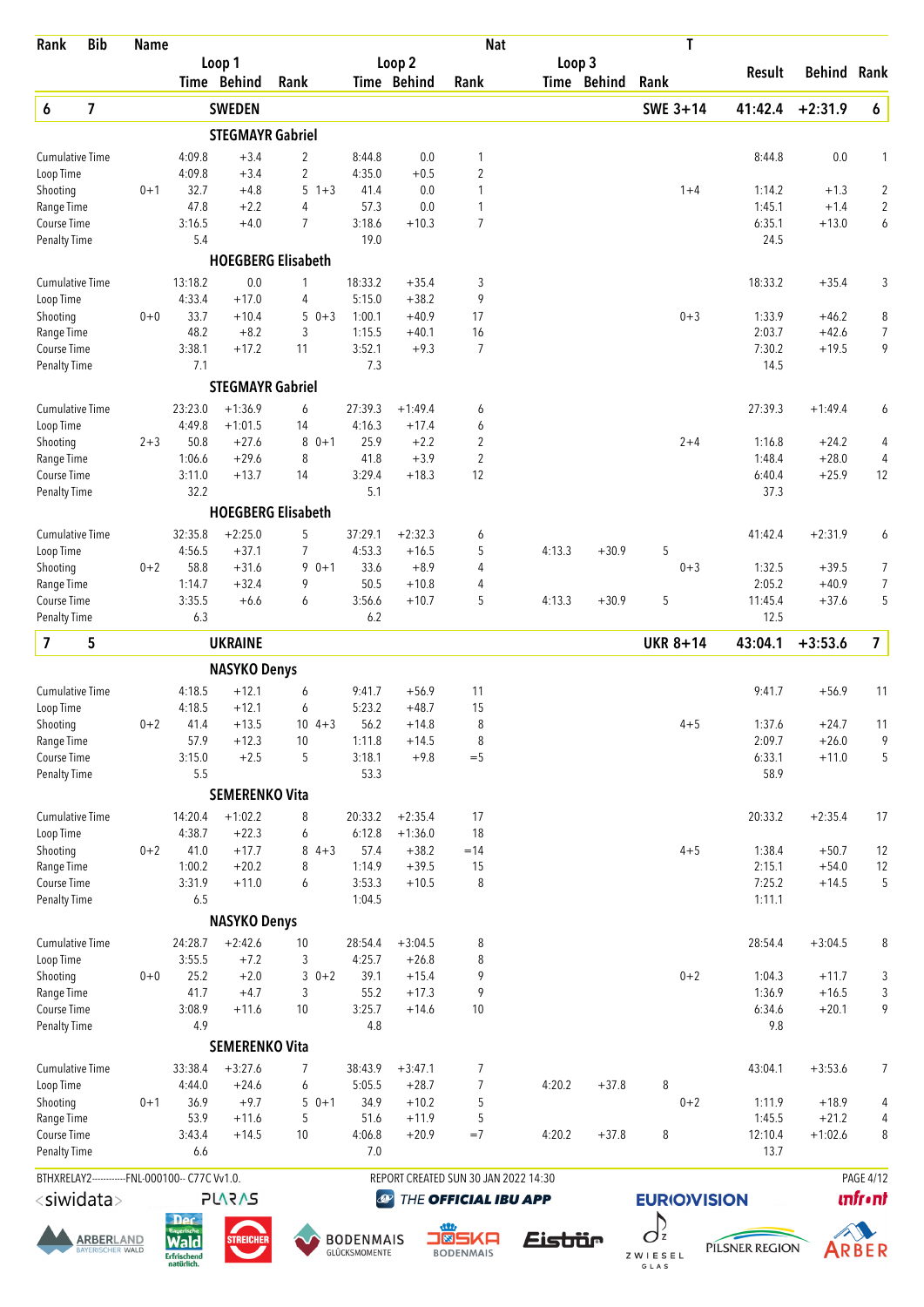| Rank                         | <b>Bib</b>                                 | <b>Name</b> |                                                                     |                                  |                           |                                   |                              | <b>Nat</b>                           |         |             | Τ                             |                  |                        |                                     |
|------------------------------|--------------------------------------------|-------------|---------------------------------------------------------------------|----------------------------------|---------------------------|-----------------------------------|------------------------------|--------------------------------------|---------|-------------|-------------------------------|------------------|------------------------|-------------------------------------|
|                              |                                            |             |                                                                     | Loop 1<br>Time Behind            | Rank                      |                                   | Loop 2<br><b>Time Behind</b> | Rank                                 | Loop 3  | Time Behind | Rank                          | Result           | Behind                 | Rank                                |
|                              | 12                                         |             |                                                                     | <b>BELARUS</b>                   |                           |                                   |                              |                                      |         |             | <b>BLR 3+13</b>               | 43:43.5          | $+4:33.0$              | ${\bf 8}$                           |
| 8                            |                                            |             |                                                                     |                                  |                           |                                   |                              |                                      |         |             |                               |                  |                        |                                     |
|                              |                                            |             |                                                                     | <b>AUSEYENKA Ilya</b><br>$+20.5$ |                           |                                   |                              |                                      |         |             |                               |                  |                        |                                     |
| Cumulative Time<br>Loop Time |                                            |             | 4:26.9<br>4:26.9                                                    | $+20.5$                          | 12<br>12                  | 9:01.4<br>4:34.5                  | $+16.6$<br>0.0               | $\overline{c}$<br>1                  |         |             |                               | 9:01.4           | $+16.6$                | $\overline{2}$                      |
| Shooting                     |                                            | $0 + 2$     | 43.1                                                                | $+15.2$                          | $11 \t 0+2$               | 45.2                              | $+3.8$                       | 3                                    |         |             | $0 + 4$                       | 1:28.3           | $+15.4$                | 6                                   |
| Range Time                   |                                            |             | 1:01.1                                                              | $+15.5$                          | 12                        | 1:01.7                            | $+4.4$                       | 3                                    |         |             |                               | 2:02.8           | $+19.1$                | 6                                   |
| Course Time<br>Penalty Time  |                                            |             | 3:19.7<br>6.0                                                       | $+7.2$                           | 11                        | 3:27.7<br>5.1                     | $+19.4$                      | 14                                   |         |             |                               | 6:47.4<br>11.1   | $+25.3$                | 14                                  |
|                              |                                            |             |                                                                     | <b>SABITAVA Adelina</b>          |                           |                                   |                              |                                      |         |             |                               |                  |                        |                                     |
| Cumulative Time              |                                            |             | 13:52.1                                                             | $+33.9$                          | 4                         | 18:57.8                           | $+1:00.0$                    | 6                                    |         |             |                               | 18:57.8          | $+1:00.0$              | 6                                   |
| Loop Time                    |                                            |             | 4:50.7                                                              | $+34.3$                          | 11                        | 5:05.7                            | $+28.9$                      | 8                                    |         |             |                               |                  |                        |                                     |
| Shooting<br>Range Time       |                                            | $0 + 0$     | 43.5<br>1:01.6                                                      | $+20.2$<br>$+21.6$               | 9<br>$0 + 0$<br>9         | 46.4<br>1:02.4                    | $+27.2$<br>$+27.0$           | $\overline{7}$<br>6                  |         |             | $0 + 0$                       | 1:29.9<br>2:04.0 | $+42.2$<br>$+42.9$     | 7<br>8                              |
| Course Time                  |                                            |             | 3:42.5                                                              | $+21.6$                          | 14                        | 3:57.8                            | $+15.0$                      | 12                                   |         |             |                               | 7:40.3           | $+29.6$                | 14                                  |
| <b>Penalty Time</b>          |                                            |             | 6.6                                                                 |                                  |                           | 5.4                               |                              |                                      |         |             |                               | 12.0             |                        |                                     |
|                              |                                            |             |                                                                     | <b>AUSEYENKA Ilya</b>            |                           |                                   |                              |                                      |         |             |                               |                  |                        |                                     |
| <b>Cumulative Time</b>       |                                            |             | 23:14.1                                                             | $+1:28.0$                        | 4                         | 27:37.0                           | $+1:47.1$                    | 5                                    |         |             |                               | 27:37.0          | $+1:47.1$              | 5                                   |
| Loop Time                    |                                            |             | 4:16.3                                                              | $+28.0$                          | 5                         | 4:22.9                            | $+24.0$                      | $\overline{7}$                       |         |             |                               |                  |                        |                                     |
| Shooting<br>Range Time       |                                            | $0 + 2$     | 42.9<br>59.3                                                        | $+19.7$<br>$+22.3$               | $40+2$<br>4               | 35.7<br>51.4                      | $+12.0$<br>$+13.5$           | 7<br>8                               |         |             | $0 + 4$                       | 1:18.6<br>1:50.7 | $+26.0$<br>$+30.3$     | 5<br>5                              |
| Course Time                  |                                            |             | 3:10.5                                                              | $+13.2$                          | 12                        | 3:26.5                            | $+15.4$                      | 11                                   |         |             |                               | 6:37.0           | $+22.5$                | 10                                  |
| <b>Penalty Time</b>          |                                            |             | 6.5                                                                 |                                  |                           | 5.0                               |                              |                                      |         |             |                               | 11.5             |                        |                                     |
|                              |                                            |             |                                                                     | <b>SABITAVA Adelina</b>          |                           |                                   |                              |                                      |         |             |                               |                  |                        |                                     |
| <b>Cumulative Time</b>       |                                            |             | 33:51.2                                                             | $+3:40.4$                        | 8                         | 39:29.1                           | $+4:32.3$                    | 8                                    |         |             |                               | 43:43.5          | $+4:33.0$              | 8                                   |
| Loop Time                    |                                            |             | 6:14.2                                                              | $+1:54.8$                        | 8                         | 5:37.9                            | $+1:01.1$                    | 8                                    | 4:14.4  | $+32.0$     | 7                             |                  |                        |                                     |
| Shooting<br>Range Time       |                                            | $3 + 3$     | 1:22.0<br>1:37.0                                                    | $+54.8$<br>$+54.7$               | $13 \t 0+2$<br>13         | 1:07.5<br>1:25.3                  | $+42.8$<br>$+45.6$           | 8<br>8                               |         |             | $3 + 5$                       | 2:29.5<br>3:02.3 | $+1:36.5$<br>$+1:38.0$ | 8<br>8                              |
| Course Time                  |                                            |             | 3:45.9                                                              | $+17.0$                          | 11                        | 4:06.8                            | $+20.9$                      | $=7$                                 | 4:14.4  | $+32.0$     | 7                             | 12:07.1          | $+59.3$                | $\overline{7}$                      |
| <b>Penalty Time</b>          |                                            |             | 51.3                                                                |                                  |                           | 5.8                               |                              |                                      |         |             |                               | 57.1             |                        |                                     |
| 9                            | 16                                         |             |                                                                     | <b>SWITZERLAND</b>               |                           |                                   |                              |                                      |         |             | <b>SUI</b>                    | LAP              |                        | 9                                   |
|                              |                                            |             |                                                                     |                                  | <b>TAMBORNINO Eligius</b> |                                   |                              |                                      |         |             |                               |                  |                        |                                     |
| <b>Cumulative Time</b>       |                                            |             | 4:43.2                                                              | $+36.8$                          | 15                        | 9:53.1                            | $+1:08.3$                    | 16                                   |         |             |                               | 9:53.1           | $+1:08.3$              | 16                                  |
| Loop Time                    |                                            |             | 4:43.2                                                              | $+36.8$                          | 15                        | 5:09.9                            | $+35.4$                      | 11                                   |         |             |                               |                  |                        |                                     |
| Shooting<br>Range Time       |                                            | $1 + 3$     | 46.5<br>1:02.5                                                      | $+18.6$<br>$+16.9$               | $14 \t2+3$<br>14          | 1:00.8<br>1:17.2                  | $+19.4$<br>$+19.9$           | 15<br>15                             |         |             | $3 + 6$                       | 1:47.3<br>2:19.7 | $+34.4$<br>$+36.0$     | 14<br>13                            |
| Course Time                  |                                            |             | 3:22.7                                                              | $+10.2$                          | 14                        | 3:22.7                            | $+14.4$                      | 12                                   |         |             |                               | 6:45.4           | $+23.3$                | 13                                  |
| Penalty Time                 |                                            |             | 17.9                                                                |                                  |                           | 30.0                              |                              |                                      |         |             |                               | 47.9             |                        |                                     |
|                              |                                            |             |                                                                     | <b>MEINEN Susanna</b>            |                           |                                   |                              |                                      |         |             |                               |                  |                        |                                     |
| Cumulative Time              |                                            |             | 14:40.4                                                             | $+1:22.2$                        | 11                        | 20:25.6                           | $+2:27.8$                    | 14                                   |         |             |                               | 20:25.6          | $+2:27.8$              | 14                                  |
| Loop Time                    |                                            |             | 4:47.3                                                              | $+30.9$                          | 10                        | 5:45.2                            | $+1:08.4$                    | 16                                   |         |             |                               |                  |                        |                                     |
| Shooting<br>Range Time       |                                            | $0 + 2$     | 45.3<br>1:04.6                                                      | $+22.0$<br>$+24.6$               | $10 \t3+3$<br>10          | 51.6<br>1:08.9                    | $+32.4$<br>$+33.5$           | 11<br>10                             |         |             | $3 + 5$                       | 1:36.9<br>2:13.5 | $+49.2$<br>$+52.4$     | 10<br>10                            |
| Course Time                  |                                            |             | 3:37.3                                                              | $+16.4$                          | 10                        | 3:48.0                            | $+5.2$                       | 4                                    |         |             |                               | 7:25.3           | $+14.6$                | 6                                   |
| Penalty Time                 |                                            |             | 5.3                                                                 |                                  |                           | 48.3                              |                              |                                      |         |             |                               | 53.6             |                        |                                     |
|                              |                                            |             |                                                                     |                                  | <b>TAMBORNINO Eligius</b> |                                   |                              |                                      |         |             |                               |                  |                        |                                     |
| <b>Cumulative Time</b>       |                                            |             | 24:49.2                                                             | $+3:03.1$                        | 12                        | 29:39.1                           | $+3:49.2$                    | 9                                    |         |             |                               | 29:39.1          | $+3:49.2$              | 9                                   |
| Loop Time                    |                                            |             | 4:23.6                                                              | $+35.3$                          | 9                         | 4:49.9                            | $+51.0$                      | 9                                    |         |             |                               |                  |                        |                                     |
| Shooting<br>Range Time       |                                            | $1 + 3$     | 52.3<br>1:07.5                                                      | $+29.1$<br>$+30.5$               | $9 \t2+3$<br>9            | 1:10.8<br>1:02.9                  | $+47.1$<br>$+25.0$           | 14<br>10                             |         |             | $3 + 6$                       | 2:03.1<br>2:10.4 | $+1:10.5$<br>$+50.0$   | 13<br>11                            |
| Course Time                  |                                            |             | 2:57.3                                                              | 0.0                              | $\mathbf{1}$              | 3:18.4                            | $+7.3$                       | 5                                    |         |             |                               | 6:15.7           | $+1.2$                 | $\overline{2}$                      |
| <b>Penalty Time</b>          |                                            |             | 18.8                                                                |                                  |                           | 28.5                              |                              |                                      |         |             |                               | 47.4             |                        |                                     |
|                              |                                            |             |                                                                     | <b>MEINEN Susanna</b>            |                           |                                   |                              |                                      |         |             |                               |                  |                        |                                     |
| Cumulative Time<br>Loop Time |                                            |             |                                                                     |                                  |                           |                                   |                              |                                      |         |             |                               |                  |                        |                                     |
| Shooting                     |                                            | $0 + 2$     | 51.5                                                                | $+24.3$                          | 8                         |                                   |                              | 9                                    |         |             |                               |                  |                        | 9                                   |
| Range Time                   |                                            |             | 1:06.8                                                              | $+24.5$                          | 8                         |                                   |                              |                                      |         |             |                               |                  |                        |                                     |
| Course Time                  |                                            |             | 3:41.5                                                              | $+12.6$                          | 8                         |                                   |                              |                                      |         |             |                               |                  |                        |                                     |
| <b>Penalty Time</b>          |                                            |             |                                                                     |                                  |                           |                                   |                              |                                      |         |             |                               |                  |                        |                                     |
|                              |                                            |             | BTHXRELAY2------------FNL-000100-- C77C Vv1.0.                      |                                  |                           | $\circledcirc$                    |                              | REPORT CREATED SUN 30 JAN 2022 14:30 |         |             |                               |                  |                        | <b>PAGE 5/12</b><br><b>unfr</b> •nt |
| <siwidata></siwidata>        |                                            |             | <b>Der</b>                                                          | <b>PLARAS</b>                    |                           |                                   |                              | THE OFFICIAL IBU APP                 |         |             | <b>EURIO)VISION</b>           |                  |                        |                                     |
|                              | <b>RBERLAND</b><br><b>BAYERISCHER WALD</b> |             | <b>Rayerisch</b><br><b>Wald</b><br><b>Erfrischend</b><br>natürlich. | <b>STREICHEI</b>                 |                           | <b>BODENMAIS</b><br>GLÜCKSMOMENTE |                              | 5KA<br>18<br><b>BODENMAIS</b>        | Eistiür |             | $\sigma^2$<br>ZWIESEL<br>GLAS | PILSNER REGION   |                        | ARBER                               |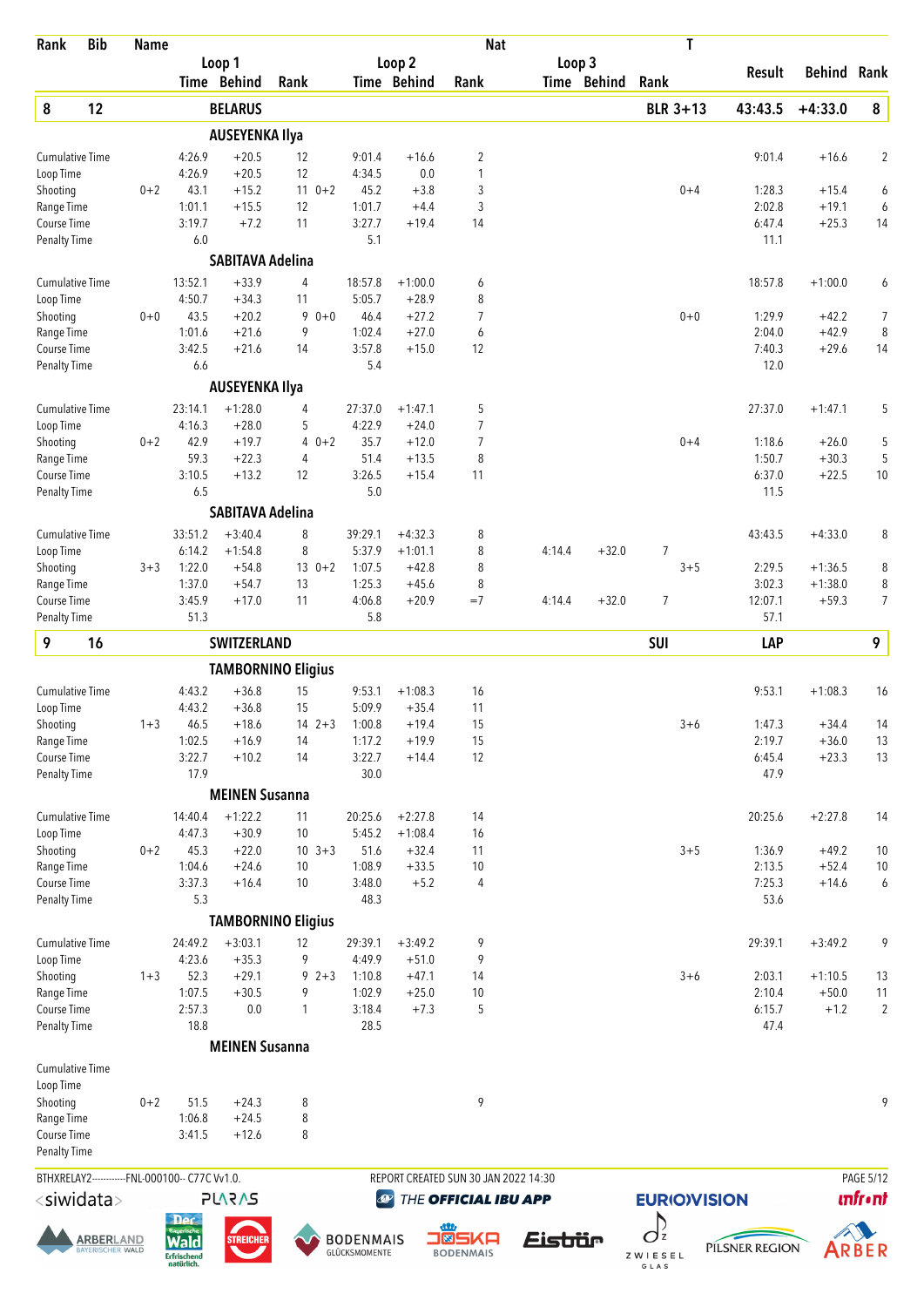| Rank                                | <b>Bib</b>                                   | <b>Name</b> |                                                |                        |                                |                   |                      | <b>Nat</b>                           |             | T                        |                  |                      |                      |
|-------------------------------------|----------------------------------------------|-------------|------------------------------------------------|------------------------|--------------------------------|-------------------|----------------------|--------------------------------------|-------------|--------------------------|------------------|----------------------|----------------------|
|                                     |                                              |             |                                                | Loop 1                 |                                |                   | Loop 2               |                                      | Loop 3      |                          | Result           | <b>Behind Rank</b>   |                      |
|                                     |                                              |             |                                                | Time Behind            | Rank                           |                   | Time Behind          | Rank                                 | Time Behind | Rank                     |                  |                      |                      |
| 10                                  | 9                                            |             |                                                | <b>UNITED STATES</b>   |                                |                   |                      |                                      |             | <b>USA</b>               | LAP              |                      | 10 <sub>1</sub>      |
|                                     |                                              |             |                                                | <b>CERVENKA Vaclav</b> |                                |                   |                      |                                      |             |                          |                  |                      |                      |
| <b>Cumulative Time</b><br>Loop Time |                                              |             | 4:10.0<br>4:10.0                               | $+3.6$<br>$+3.6$       | 3<br>3                         | 9:43.9<br>5:33.9  | $+59.1$<br>$+59.4$   | 12<br>19                             |             |                          | 9:43.9           | $+59.1$              | 12                   |
| Shooting                            |                                              | $0 + 0$     | 29.7                                           | $+1.8$                 | 3<br>$5 + 3$                   | 43.2              | $+1.8$               | $\overline{2}$                       |             | $5 + 3$                  | 1:12.9           | 0.0                  | 1                    |
| Range Time                          |                                              |             | 45.6                                           | 0.0                    | 1                              | 58.1              | $+0.8$               | $\overline{2}$                       |             |                          | 1:43.7           | 0.0                  | $\mathbf{1}$         |
| Course Time                         |                                              |             | 3:19.2                                         | $+6.7$                 | 10                             | 3:24.9            | $+16.6$              | 13                                   |             |                          | 6:44.1           | $+22.0$              | 12                   |
| <b>Penalty Time</b>                 |                                              |             | 5.1                                            |                        |                                | 1:10.9            |                      |                                      |             |                          | 1:16.1           |                      |                      |
|                                     |                                              |             |                                                |                        | <b>GERAGHTY-MOATS Tara</b>     |                   |                      |                                      |             |                          |                  |                      |                      |
| <b>Cumulative Time</b>              |                                              |             | 15:12.4<br>5:28.5                              | $+1:54.2$<br>$+1:12.1$ | 16<br>17                       | 20:28.4<br>5:16.0 | $+2:30.6$<br>$+39.2$ | 15                                   |             |                          | 20:28.4          | $+2:30.6$            | 15                   |
| Loop Time<br>Shooting               |                                              | $2 + 3$     | 1:06.6                                         | $+43.3$                | $170+2$                        | 55.7              | $+36.5$              | 10<br>12                             |             | $2 + 5$                  | 2:02.4           | $+1:14.7$            | 17                   |
| Range Time                          |                                              |             | 1:23.4                                         | $+43.4$                | 17                             | 1:13.0            | $+37.6$              | 12                                   |             |                          | 2:36.4           | $+1:15.3$            | 17                   |
| Course Time                         |                                              |             | 3:31.3                                         | $+10.4$                | 5                              | 3:58.0            | $+15.2$              | 13                                   |             |                          | 7:29.3           | $+18.6$              | 8                    |
| <b>Penalty Time</b>                 |                                              |             | 33.7                                           |                        |                                | 4.9               |                      |                                      |             |                          | 38.7             |                      |                      |
|                                     |                                              |             |                                                | <b>CERVENKA Vaclav</b> |                                |                   |                      |                                      |             |                          |                  |                      |                      |
| <b>Cumulative Time</b>              |                                              |             | 24:48.2                                        | $+3:02.1$              | 11                             | 29:47.6           | $+3:57.7$            | 10                                   |             |                          | 29:47.6          | $+3:57.7$            | 10                   |
| Loop Time                           |                                              |             | 4:19.8                                         | $+31.5$                | 6                              | 4:59.4            | $+1:00.5$            | 10                                   |             |                          |                  |                      |                      |
| Shooting<br>Range Time              |                                              | $0 + 2$     | 43.3<br>59.8                                   | $+20.1$<br>$+22.8$     | 5<br>$2 + 3$<br>5              | 51.5<br>1:06.3    | $+27.8$<br>$+28.4$   | 10<br>11                             |             | $2 + 5$                  | 1:34.8<br>2:06.1 | $+42.2$<br>$+45.7$   | 10<br>10             |
| Course Time                         |                                              |             | 3:15.1                                         | $+17.8$                | 16                             | 3:22.9            | $+11.8$              | 9                                    |             |                          | 6:38.0           | $+23.5$              | 11                   |
| <b>Penalty Time</b>                 |                                              |             | 4.9                                            |                        |                                | 30.1              |                      |                                      |             |                          | 35.0             |                      |                      |
|                                     |                                              |             |                                                |                        | <b>GERAGHTY-MOATS Tara</b>     |                   |                      |                                      |             |                          |                  |                      |                      |
| <b>Cumulative Time</b>              |                                              |             |                                                |                        |                                |                   |                      |                                      |             |                          |                  |                      |                      |
| Loop Time                           |                                              |             |                                                |                        |                                |                   |                      |                                      |             |                          |                  |                      |                      |
| Shooting                            |                                              | $0 + 2$     | 49.8                                           | $+22.6$                | 7                              |                   |                      | 10                                   |             |                          |                  |                      | 10                   |
| Range Time                          |                                              |             | 1:04.7                                         | $+22.4$                | 7                              |                   |                      |                                      |             |                          |                  |                      |                      |
| Course Time<br><b>Penalty Time</b>  |                                              |             | 3:34.6                                         | $+5.7$                 | 4                              |                   |                      |                                      |             |                          |                  |                      |                      |
|                                     |                                              |             |                                                |                        |                                |                   |                      |                                      |             |                          |                  |                      |                      |
| 11                                  | 13                                           |             |                                                | <b>KAZAKHSTAN</b>      |                                |                   |                      |                                      |             | <b>KAZ</b>               | LAP              |                      | 11                   |
|                                     |                                              |             |                                                | <b>SIRIK Sergey</b>    |                                |                   |                      |                                      |             |                          |                  |                      |                      |
| <b>Cumulative Time</b>              |                                              |             | 4:25.4                                         | $+19.0$                | 10                             | 9:51.7            | $+1:06.9$            | 14                                   |             |                          | 9:51.7           | $+1:06.9$            | 14                   |
| Loop Time                           |                                              |             | 4:25.4<br>35.2                                 | $+19.0$                | 10                             | 5:26.3            | $+51.8$              | 17<br>17                             |             | $2 + 4$                  |                  |                      |                      |
| Shooting<br>Range Time              |                                              | $0 + 1$     | 50.9                                           | $+7.3$<br>$+5.3$       | $72+3$<br>5                    | 1:01.9<br>1:17.6  | $+20.5$<br>$+20.3$   | 16                                   |             |                          | 1:37.2<br>2:08.5 | $+24.3$<br>$+24.8$   | 10<br>8              |
| Course Time                         |                                              |             | 3:29.2                                         | $+16.7$                | 19                             | 3:39.6            | $+31.3$              | 18                                   |             |                          | 7:08.8           | $+46.7$              | 18                   |
| Penalty Time                        |                                              |             | 5.2                                            |                        |                                | 29.1              |                      |                                      |             |                          | 34.4             |                      |                      |
|                                     |                                              |             |                                                |                        | <b>KONDRATYEVA Anastassiya</b> |                   |                      |                                      |             |                          |                  |                      |                      |
| <b>Cumulative Time</b>              |                                              |             | 14:56.9                                        | $+1:38.7$              | 14                             | 19:59.4           | $+2:01.6$            | 9                                    |             |                          | 19:59.4          | $+2:01.6$            | 9                    |
| Loop Time                           |                                              |             | 5:05.2                                         | $+48.8$                | 13                             | 5:02.5            | $+25.7$              | 6                                    |             |                          |                  |                      |                      |
| Shooting                            |                                              | $0 + 3$     | 1:08.1                                         | $+44.8$                | $180+1$                        | 45.8              | $+26.6$              | 6                                    |             | $0 + 4$                  | 1:54.0           | $+1:06.3$            | 15                   |
| Range Time<br>Course Time           |                                              |             | 1:27.1<br>3:32.8                               | $+47.1$<br>$+11.9$     | 18<br>7                        | 1:03.1<br>3:54.4  | $+27.7$<br>$+11.6$   | $\overline{7}$<br>9                  |             |                          | 2:30.2<br>7:27.2 | $+1:09.1$<br>$+16.5$ | 15<br>$\overline{7}$ |
| <b>Penalty Time</b>                 |                                              |             | 5.3                                            |                        |                                | $5.0$             |                      |                                      |             |                          | 10.4             |                      |                      |
|                                     |                                              |             |                                                | <b>SIRIK Sergey</b>    |                                |                   |                      |                                      |             |                          |                  |                      |                      |
| <b>Cumulative Time</b>              |                                              |             | 24:26.0                                        | $+2:39.9$              | 9                              | 29:54.6           | $+4:04.7$            | 12                                   |             |                          | 29:54.6          | $+4:04.7$            | 12                   |
| Loop Time                           |                                              |             | 4:26.6                                         | $+38.3$                | 10                             | 5:28.6            | $+1:29.7$            | 12                                   |             |                          |                  |                      |                      |
| Shooting                            |                                              | $0 + 2$     | 49.9                                           | $+26.7$                | $7 \, 3 + 3$                   | 1:02.7            | $+39.0$              | 12                                   |             | $3 + 5$                  | 1:52.6           | $+1:00.0$            | 12                   |
| Range Time                          |                                              |             | 1:05.2                                         | $+28.2$                | 7                              | 1:12.4            | $+34.5$              | 12                                   |             |                          | 2:17.6           | $+57.2$              | 12                   |
| Course Time                         |                                              |             | 3:16.1                                         | $+18.8$                | 17                             | 3:35.0<br>41.2    | $+23.9$              | 15                                   |             |                          | 6:51.1           | $+36.6$              | 16                   |
| <b>Penalty Time</b>                 |                                              |             | 5.3                                            |                        |                                |                   |                      |                                      |             |                          | 46.5             |                      |                      |
|                                     |                                              |             |                                                |                        | <b>KONDRATYEVA Anastassiya</b> |                   |                      |                                      |             |                          |                  |                      |                      |
| <b>Cumulative Time</b><br>Loop Time |                                              |             |                                                |                        |                                |                   |                      |                                      |             |                          |                  |                      |                      |
| Shooting                            |                                              | $0 + 3$     | 1:12.8                                         | $+45.6$                | 12                             |                   |                      | 11                                   |             |                          |                  |                      | 11                   |
| Range Time                          |                                              |             | 1:29.4                                         | $+47.1$                | 12                             |                   |                      |                                      |             |                          |                  |                      |                      |
| Course Time                         |                                              |             | 3:28.9                                         | 0.0                    | 1                              |                   |                      |                                      |             |                          |                  |                      |                      |
| <b>Penalty Time</b>                 |                                              |             |                                                |                        |                                |                   |                      |                                      |             |                          |                  |                      |                      |
|                                     |                                              |             | BTHXRELAY2------------FNL-000100-- C77C Vv1.0. |                        |                                |                   |                      | REPORT CREATED SUN 30 JAN 2022 14:30 |             |                          |                  |                      | PAGE 6/12            |
| <siwidata></siwidata>               |                                              |             |                                                | <b>PLARAS</b>          |                                | $\bigcirc$        |                      | THE OFFICIAL IBU APP                 |             | <b>EURIOVISION</b>       |                  |                      | <b>unfront</b>       |
|                                     |                                              |             | <b>Der</b>                                     |                        |                                |                   |                      |                                      |             |                          |                  |                      |                      |
|                                     | <b>ARBER</b> LAND<br><b>BAYERISCHER WALD</b> |             | <b>Rayerisch</b><br><b>Wald</b>                | <b>STREICHER</b>       |                                | <b>BODENMAIS</b>  | ∎।⊗                  | SKA                                  | Eistiür     | $\int_{\mathbb{Z}}$      | PILSNER REGION   |                      | ARBER                |
|                                     |                                              |             | Erfrischend<br>natürlich.                      |                        |                                | GLÜCKSMOMENTE     |                      | <b>BODENMAIS</b>                     |             | Z W I E S E L<br>G L A S |                  |                      |                      |
|                                     |                                              |             |                                                |                        |                                |                   |                      |                                      |             |                          |                  |                      |                      |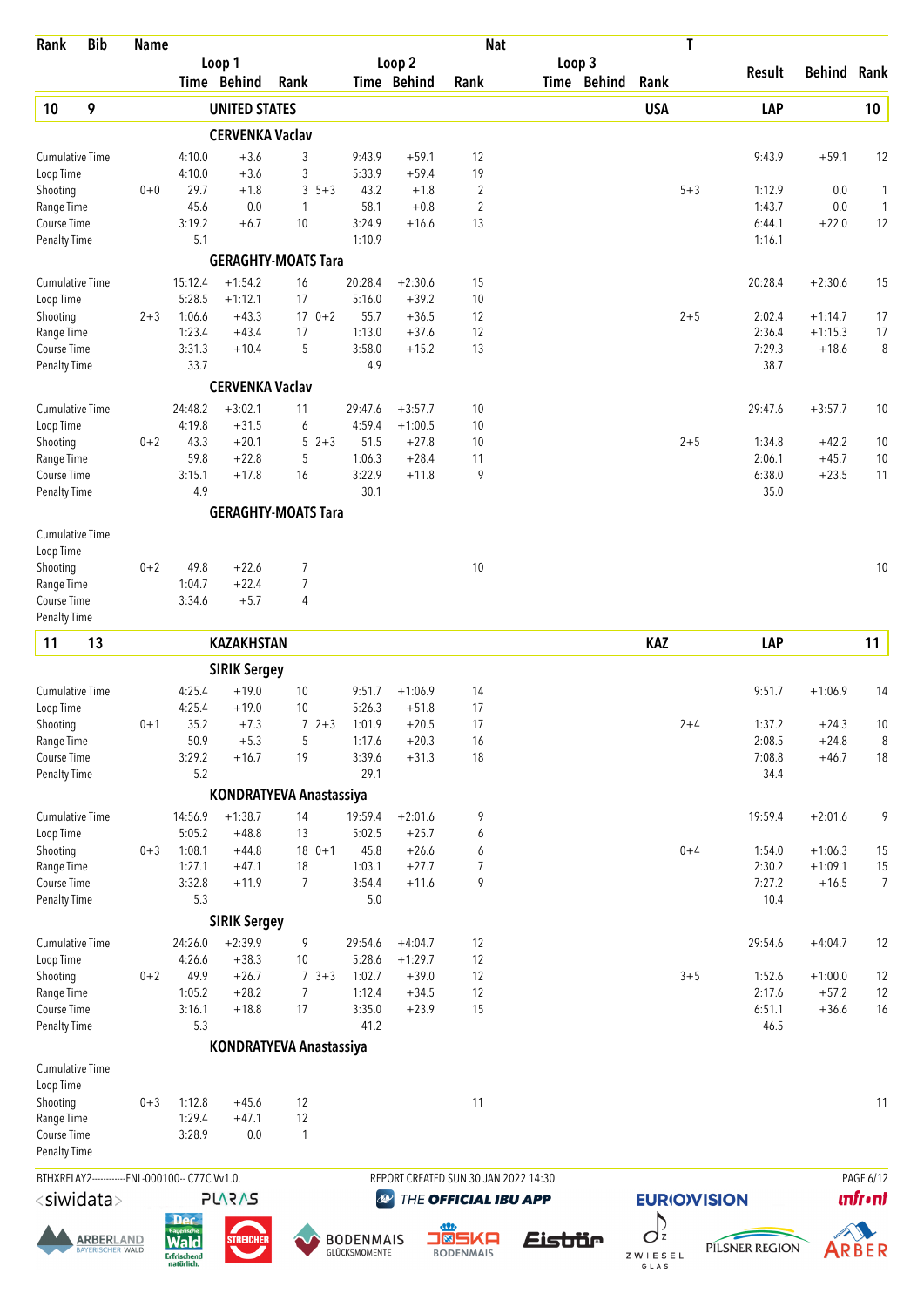| Rank                               | <b>Bib</b>                                  | <b>Name</b> |                                                |                        |                           |                                   |                    | <b>Nat</b>                           |                       | T                          |                  |                        |                  |
|------------------------------------|---------------------------------------------|-------------|------------------------------------------------|------------------------|---------------------------|-----------------------------------|--------------------|--------------------------------------|-----------------------|----------------------------|------------------|------------------------|------------------|
|                                    |                                             |             |                                                | Loop 1                 |                           |                                   | Loop 2             |                                      | Loop 3                |                            | Result           | <b>Behind Rank</b>     |                  |
|                                    |                                             |             |                                                | Time Behind            | Rank                      |                                   | <b>Time Behind</b> | Rank                                 | Time Behind           | Rank                       |                  |                        |                  |
| 12                                 | 15                                          |             |                                                | <b>ESTONIA</b>         |                           |                                   |                    |                                      |                       | <b>EST</b>                 | LAP              |                        | 12               |
|                                    |                                             |             |                                                | <b>AOLAID Marten</b>   |                           |                                   |                    |                                      |                       |                            |                  |                        |                  |
| <b>Cumulative Time</b>             |                                             |             | 4:29.0                                         | $+22.6$                | 13                        | 9:53.3                            | $+1:08.5$          | 17                                   |                       |                            | 9:53.3           | $+1:08.5$              | 17               |
| Loop Time<br>Shooting              |                                             | $0 + 1$     | 4:29.0<br>43.8                                 | $+22.6$<br>$+15.9$     | 13<br>$13 \t2+3$          | 5:24.3<br>1:01.6                  | $+49.8$<br>$+20.2$ | 16<br>16                             |                       | $2 + 4$                    | 1:45.5           | $+32.6$                | 13               |
| Range Time                         |                                             |             | 1:02.0                                         | $+16.4$                | 13                        | 1:21.2                            | $+23.9$            | 18                                   |                       |                            | 2:23.2           | $+39.5$                | 14               |
| Course Time                        |                                             |             | 3:21.6                                         | $+9.1$                 | 13                        | 3:32.4                            | $+24.1$            | 16                                   |                       |                            | 6:54.0           | $+31.9$                | 15               |
| Penalty Time                       |                                             |             | 5.3                                            |                        |                           | 30.6                              |                    |                                      |                       |                            | 36.0             |                        |                  |
|                                    |                                             |             |                                                | <b>LEHTLA Kadri</b>    |                           |                                   |                    |                                      |                       |                            |                  |                        |                  |
| <b>Cumulative Time</b>             |                                             |             | 14:36.6                                        | $+1:18.4$              | 10                        | 19:36.0                           | $+1:38.2$          | 7                                    |                       |                            | 19:36.0          | $+1:38.2$              | 7                |
| Loop Time                          |                                             |             | 4:43.3                                         | $+26.9$                | 8                         | 4:59.4                            | $+22.6$            | 5                                    |                       |                            |                  |                        |                  |
| Shooting                           |                                             | $0 + 1$     | 39.4                                           | $+16.1$                | $\overline{7}$<br>$0 + 0$ | 36.1                              | $+16.9$            | 3                                    |                       | $0 + 1$                    | 1:15.6           | $+27.9$                | 3                |
| Range Time                         |                                             |             | 58.2<br>3:39.7                                 | $+18.2$<br>$+18.8$     | $\overline{7}$            | 52.8<br>4:01.1                    | $+17.4$            | 3                                    |                       |                            | 1:51.0<br>7:40.8 | $+29.9$                | 4                |
| Course Time<br><b>Penalty Time</b> |                                             |             | 5.3                                            |                        | 13                        | 5.4                               | $+18.3$            | 15                                   |                       |                            | 10.7             | $+30.1$                | 15               |
|                                    |                                             |             |                                                | <b>AOLAID Marten</b>   |                           |                                   |                    |                                      |                       |                            |                  |                        |                  |
| <b>Cumulative Time</b>             |                                             |             | 24:04.5                                        | $+2:18.4$              | 7                         | 29:52.1                           | $+4:02.2$          | 11                                   |                       |                            | 29:52.1          | $+4:02.2$              | 11               |
| Loop Time                          |                                             |             | 4:28.5                                         | $+40.2$                | 11                        | 5:47.6                            | $+1:48.7$          | 13                                   |                       |                            |                  |                        |                  |
| Shooting                           |                                             | $0 + 2$     | 52.4                                           | $+29.2$                | $10 \t 4+3$               | 56.2                              | $+32.5$            | 11                                   |                       | $4 + 5$                    | 1:48.6           | $+56.0$                | 11               |
| Range Time                         |                                             |             | 1:08.9                                         | $+31.9$                | 10                        | 1:13.8                            | $+35.9$            | 13                                   |                       |                            | 2:22.7           | $+1:02.3$              | 13               |
| Course Time                        |                                             |             | 3:14.1                                         | $+16.8$                | 15                        | 3:33.1                            | $+22.0$            | 13                                   |                       |                            | 6:47.2           | $+32.7$                | 14               |
| <b>Penalty Time</b>                |                                             |             | 5.5                                            |                        |                           | 1:00.7                            |                    |                                      |                       |                            | 1:06.3           |                        |                  |
|                                    |                                             |             |                                                | <b>LEHTLA Kadri</b>    |                           |                                   |                    |                                      |                       |                            |                  |                        |                  |
| <b>Cumulative Time</b>             |                                             |             |                                                |                        |                           |                                   |                    |                                      |                       |                            |                  |                        |                  |
| Loop Time                          |                                             |             |                                                |                        |                           |                                   |                    |                                      |                       |                            |                  |                        |                  |
| Shooting                           |                                             | $0 + 3$     | 1:03.4                                         | $+36.2$                | 11                        |                                   |                    | 12                                   |                       |                            |                  |                        | 12               |
| Range Time                         |                                             |             | 1:20.7                                         | $+38.4$                | 10                        |                                   |                    |                                      |                       |                            |                  |                        |                  |
| Course Time<br><b>Penalty Time</b> |                                             |             | 3:46.7                                         | $+17.8$                | 12                        |                                   |                    |                                      |                       |                            |                  |                        |                  |
|                                    |                                             |             |                                                |                        |                           |                                   |                    |                                      |                       |                            |                  |                        |                  |
| 13                                 | 11                                          |             |                                                | <b>ROMANIA</b>         |                           |                                   |                    |                                      |                       | <b>ROU</b>                 | LAP              |                        | 13               |
|                                    |                                             |             |                                                | <b>PUCHIANU Cornel</b> |                           |                                   |                    |                                      |                       |                            |                  |                        |                  |
| <b>Cumulative Time</b>             |                                             |             | 4:37.2                                         | $+30.8$                | 14                        | 9:36.5                            | $+51.7$            | 9                                    |                       |                            | 9:36.5           | $+51.7$                | 9                |
| Loop Time                          |                                             |             | 4:37.2                                         | $+30.8$                | 14                        | 4:59.3                            | $+24.8$            | $\overline{7}$                       |                       |                            |                  |                        |                  |
| Shooting                           |                                             | $0 + 3$     | 57.7                                           | $+29.8$<br>$+28.3$     | $16 \t1+3$                | 1:04.0                            | $+22.6$            | 19                                   |                       | $1 + 6$                    | 2:01.8<br>2:35.4 | $+48.9$<br>$+51.7$     | 18               |
| Range Time<br>Course Time          |                                             |             | 1:13.9<br>3:18.1                               | $+5.6$                 | 17<br>9                   | 1:21.5<br>3:21.0                  | $+24.2$<br>$+12.7$ | 19<br>10                             |                       |                            | 6:39.1           | $+17.0$                | 18<br>9          |
| <b>Penalty Time</b>                |                                             |             | 5.2                                            |                        |                           | 16.8                              |                    |                                      |                       |                            | 22.0             |                        |                  |
|                                    |                                             |             |                                                | <b>MEZDREA Andreea</b> |                           |                                   |                    |                                      |                       |                            |                  |                        |                  |
| <b>Cumulative Time</b>             |                                             |             | 14:53.0                                        | $+1:34.8$              | 13                        | 20:21.7                           | $+2:23.9$          | 12                                   |                       |                            | 20:21.7          | $+2:23.9$              | 12               |
| Loop Time                          |                                             |             | 5:16.5                                         | $+1:00.1$              | 15                        | 5:28.7                            | $+51.9$            | 12                                   |                       |                            |                  |                        |                  |
| Shooting                           |                                             | $1 + 3$     | 53.2                                           | $+29.9$                | $140+2$                   | 49.2                              | $+30.0$            | 10                                   |                       | $1 + 5$                    | 1:42.4           | $+54.7$                | 14               |
| Range Time                         |                                             |             | 1:13.3                                         | $+33.3$                | 14                        | 1:09.9                            | $+34.5$            | 11                                   |                       |                            | 2:23.2           | $+1:02.1$              | 14               |
| Course Time                        |                                             |             | 3:42.7                                         | $+21.8$                | 15                        | 4:13.4                            | $+30.6$            | 18                                   |                       |                            | 7:56.1           | $+45.4$                | 18               |
| <b>Penalty Time</b>                |                                             |             | 20.5                                           |                        |                           | 5.4                               |                    |                                      |                       |                            | 25.9             |                        |                  |
|                                    |                                             |             |                                                | <b>PUCHIANU Cornel</b> |                           |                                   |                    |                                      |                       |                            |                  |                        |                  |
| <b>Cumulative Time</b>             |                                             |             | 24:52.5                                        | $+3:06.4$              | 13                        | 29:56.7                           | $+4:06.8$          | 13                                   |                       |                            | 29:56.7          | $+4:06.8$              | 13               |
| Loop Time                          |                                             |             | 4:30.8                                         | $+42.5$                | 12                        | 5:04.2                            | $+1:05.3$          | 11                                   |                       |                            |                  |                        |                  |
| Shooting<br>Range Time             |                                             | $1 + 3$     | 55.7<br>1:11.7                                 | $+32.5$<br>$+34.7$     | $11 \t2+3$<br>11          | 1:09.0<br>1:22.0                  | $+45.3$<br>$+44.1$ | 13<br>14                             |                       | $3 + 6$                    | 2:04.7<br>2:33.7 | $+1:12.1$<br>$+1:13.3$ | 14<br>14         |
| Course Time                        |                                             |             | 3:01.5                                         | $+4.2$                 | $\overline{2}$            | 3:14.3                            | $+3.2$             | $\overline{2}$                       |                       |                            | 6:15.8           | $+1.3$                 | 3                |
| <b>Penalty Time</b>                |                                             |             | 17.6                                           |                        |                           | 27.8                              |                    |                                      |                       |                            | 45.5             |                        |                  |
|                                    |                                             |             |                                                | <b>MEZDREA Andreea</b> |                           |                                   |                    |                                      |                       |                            |                  |                        |                  |
| <b>Cumulative Time</b>             |                                             |             |                                                |                        |                           |                                   |                    |                                      |                       |                            |                  |                        |                  |
| Loop Time                          |                                             |             |                                                |                        |                           |                                   |                    |                                      |                       |                            |                  |                        |                  |
| Shooting                           |                                             | $1 + 3$     | 1:01.4                                         | $+34.2$                | 10                        |                                   |                    | 13                                   |                       |                            |                  |                        | 13               |
| Range Time                         |                                             |             | 1:21.5                                         | $+39.2$                | 11                        |                                   |                    |                                      |                       |                            |                  |                        |                  |
| Course Time                        |                                             |             | 3:42.8                                         | $+13.9$                | 9                         |                                   |                    |                                      |                       |                            |                  |                        |                  |
| Penalty Time                       |                                             |             |                                                |                        |                           |                                   |                    |                                      |                       |                            |                  |                        |                  |
|                                    |                                             |             | BTHXRELAY2------------FNL-000100-- C77C Vv1.0. |                        |                           |                                   |                    | REPORT CREATED SUN 30 JAN 2022 14:30 |                       |                            |                  |                        | <b>PAGE 7/12</b> |
| <siwidata></siwidata>              |                                             |             |                                                | <b>SV2V7</b>           |                           | $\bigcirc$                        |                    | THE OFFICIAL IBU APP                 |                       | <b>EURIO)VISION</b>        |                  |                        | <b>unfr</b> •nt  |
|                                    |                                             |             | <b>Der</b><br><b>Rayerisch</b>                 |                        |                           |                                   |                    |                                      |                       | $\int_{\mathbb{Z}}$        |                  |                        |                  |
|                                    | <b>ARBER</b> LAND<br><b>AYERISCHER WALD</b> |             | <b>Wald</b>                                    | <b>STREICHEI</b>       |                           | <b>BODENMAIS</b><br>GLÜCKSMOMENTE |                    | SKA<br>8 L                           | <i><b>Eistiür</b></i> |                            | PILSNER REGION   |                        | ARBER            |
|                                    |                                             |             | Erfrischend<br>natürlich.                      |                        |                           |                                   |                    | <b>BODENMAIS</b>                     |                       | ZWIESEL<br>$G$ $L$ $A$ $S$ |                  |                        |                  |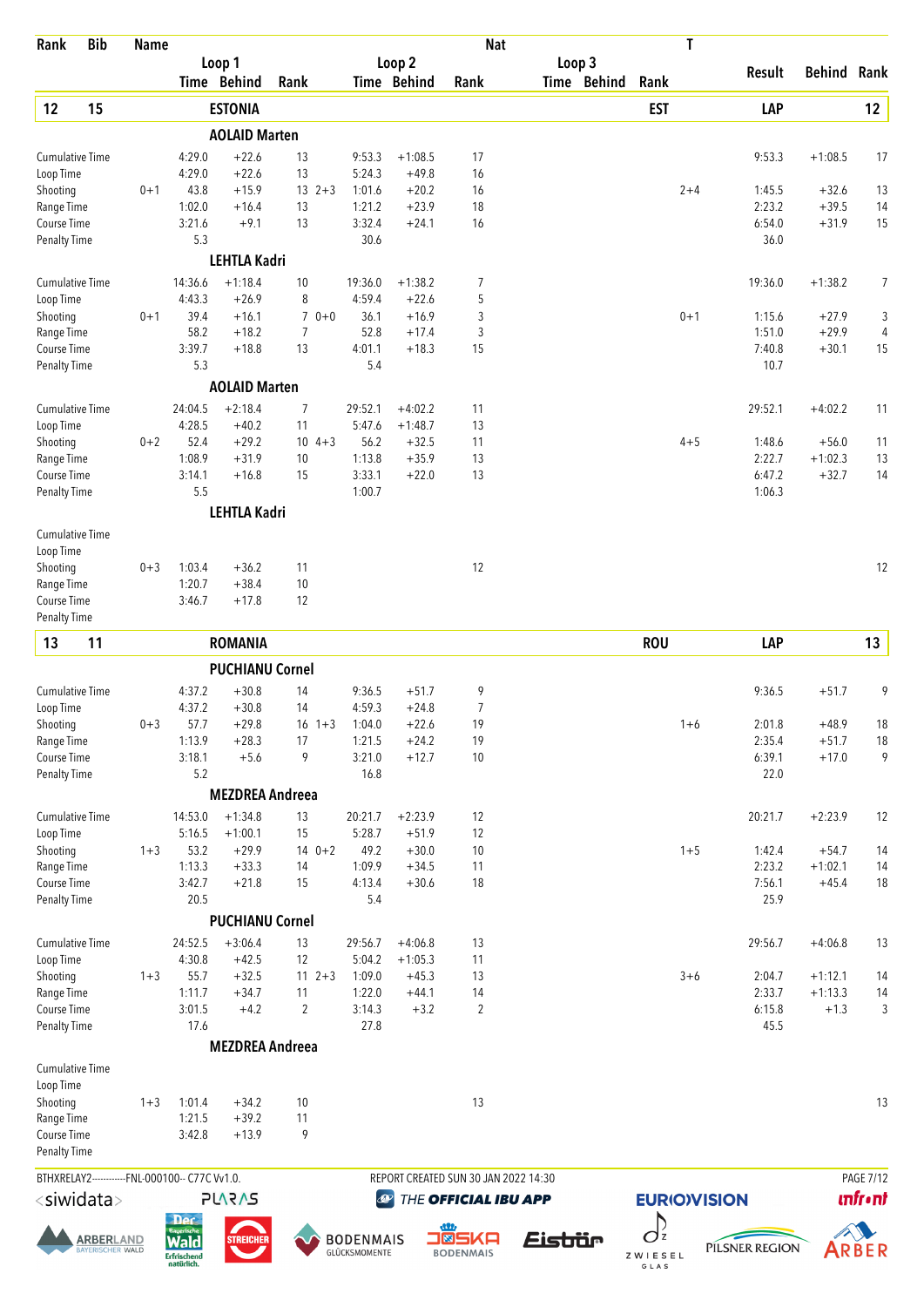| Rank                                | <b>Bib</b>                                   | <b>Name</b> |                                                              |                      |                                |                                   |                    | <b>Nat</b>                           |             | T                  |                  |                      |                |
|-------------------------------------|----------------------------------------------|-------------|--------------------------------------------------------------|----------------------|--------------------------------|-----------------------------------|--------------------|--------------------------------------|-------------|--------------------|------------------|----------------------|----------------|
|                                     |                                              |             |                                                              | Loop 1               |                                |                                   | Loop 2             |                                      | Loop 3      |                    | Result           | <b>Behind Rank</b>   |                |
|                                     |                                              |             |                                                              | Time Behind          | Rank                           |                                   | Time Behind        | Rank                                 | Time Behind | Rank               |                  |                      |                |
| 14                                  | 17                                           |             |                                                              | <b>CROATIA</b>       |                                |                                   |                    |                                      |             | <b>CRO</b>         | LAP              |                      | 14             |
|                                     |                                              |             |                                                              |                      | <b>CRNKOVIC Kresimir</b>       |                                   |                    |                                      |             |                    |                  |                      |                |
| <b>Cumulative Time</b><br>Loop Time |                                              |             | 4:45.1<br>4:45.1                                             | $+38.7$<br>$+38.7$   | 17<br>17                       | 9:39.5<br>4:54.4                  | $+54.7$<br>$+19.9$ | 10<br>5                              |             |                    | 9:39.5           | $+54.7$              | 10             |
| Shooting                            |                                              | $0 + 3$     | 1:04.1                                                       | $+36.2$              | $19 + 3$                       | 59.4                              | $+18.0$            | 14                                   |             | $1 + 6$            | 2:03.5           | $+50.6$              | 19             |
| Range Time                          |                                              |             | 1:20.1                                                       | $+34.5$              | 19                             | 1:16.0                            | $+18.7$            | 14                                   |             |                    | 2:36.1           | $+52.4$              | 19             |
| Course Time                         |                                              |             | 3:20.5                                                       | $+8.0$               | 12                             | 3:20.4                            | $+12.1$            | 9                                    |             |                    | 6:40.9           | $+18.8$              | 10             |
| <b>Penalty Time</b>                 |                                              |             | 4.5                                                          |                      |                                | 18.0                              |                    |                                      |             |                    | 22.5             |                      |                |
|                                     |                                              |             |                                                              | <b>KOZICA Anika</b>  |                                |                                   |                    |                                      |             |                    |                  |                      |                |
| <b>Cumulative Time</b>              |                                              |             | 14:11.5                                                      | $+53.3$              | 6                              | 19:50.2                           | $+1:52.4$          | 8                                    |             |                    | 19:50.2          | $+1:52.4$            | 8              |
| Loop Time                           |                                              |             | 4:32.0                                                       | $+15.6$              | 3                              | 5:38.7                            | $+1:01.9$          | 15                                   |             |                    |                  |                      |                |
| Shooting<br>Range Time              |                                              | $0 + 0$     | 30.2<br>48.6                                                 | $+6.9$<br>$+8.6$     | $\overline{2}$<br>$1 + 3$<br>5 | 56.1<br>1:13.5                    | $+36.9$<br>$+38.1$ | 13<br>13                             |             | $1 + 3$            | 1:26.3<br>2:02.1 | $+38.6$<br>$+41.0$   | 5<br>5         |
| Course Time                         |                                              |             | 3:37.2                                                       | $+16.3$              | 9                              | 4:04.7                            | $+21.9$            | 16                                   |             |                    | 7:41.9           | $+31.2$              | 16             |
| <b>Penalty Time</b>                 |                                              |             | 6.1                                                          |                      |                                | 20.4                              |                    |                                      |             |                    | 26.6             |                      |                |
|                                     |                                              |             |                                                              |                      | <b>CRNKOVIC Kresimir</b>       |                                   |                    |                                      |             |                    |                  |                      |                |
| <b>Cumulative Time</b>              |                                              |             | 25:06.1                                                      | $+3:20.0$            | 15                             |                                   |                    |                                      |             |                    |                  |                      |                |
| Loop Time                           |                                              |             | 5:15.9                                                       | $+1:27.6$            | 16                             |                                   |                    |                                      |             |                    |                  |                      |                |
| Shooting                            |                                              | $3 + 3$     | 1:10.3                                                       | $+47.1$              | $18 \t3+3$                     | 1:26.1                            | $+1:02.4$          | 16                                   |             | $6 + 6$            | 2:36.5           | $+1:43.9$            | 16             |
| Range Time                          |                                              |             | 1:26.5                                                       | $+49.5$              | 18                             | 1:45.0                            | $+1:07.1$          | 16                                   |             |                    | 3:11.5           | $+1:51.1$            | 16             |
| Course Time                         |                                              |             | 3:06.6                                                       | $+9.3$               | 8                              | 3:22.1                            | $+11.0$            | 8                                    |             |                    | 6:28.7           | $+14.2$              | 8              |
| <b>Penalty Time</b>                 |                                              |             | 42.8                                                         |                      |                                |                                   |                    |                                      |             |                    |                  |                      |                |
|                                     |                                              |             |                                                              | <b>KOZICA Anika</b>  |                                |                                   |                    |                                      |             |                    |                  |                      |                |
| <b>Cumulative Time</b>              |                                              |             |                                                              |                      |                                |                                   |                    |                                      |             |                    |                  |                      |                |
| Loop Time                           |                                              |             |                                                              |                      |                                |                                   |                    |                                      |             |                    |                  |                      |                |
| Shooting<br>Range Time              |                                              |             |                                                              |                      | 14                             |                                   |                    | 14                                   |             |                    |                  |                      | 14             |
| Course Time                         |                                              |             |                                                              |                      |                                |                                   |                    |                                      |             |                    |                  |                      |                |
| <b>Penalty Time</b>                 |                                              |             |                                                              |                      |                                |                                   |                    |                                      |             |                    |                  |                      |                |
| 15                                  | 21                                           |             |                                                              | <b>JAPAN</b>         |                                |                                   |                    |                                      |             | <b>JPN</b>         | LAP              |                      | 15             |
|                                     |                                              |             |                                                              | <b>NAKAJIMA Jin</b>  |                                |                                   |                    |                                      |             |                    |                  |                      |                |
| <b>Cumulative Time</b>              |                                              |             | 4:20.6                                                       | $+14.2$              | 8                              | 9:26.5                            | $+41.7$            | 7                                    |             |                    | 9:26.5           | $+41.7$              | 7              |
| Loop Time                           |                                              |             | 4:20.6                                                       | $+14.2$              | 8                              | 5:05.9                            | $+31.4$            | 10                                   |             |                    |                  |                      |                |
| Shooting                            |                                              | $0 + 1$     | 34.3                                                         | $+6.4$               | $60+3$                         | 1:02.6                            | $+21.2$            | 18                                   |             | $0 + 4$            | 1:36.9           | $+24.0$              | 9              |
| Range Time                          |                                              |             | 52.3                                                         | $+6.7$               | 6                              | 1:20.5                            | $+23.2$            | 17                                   |             |                    | 2:12.8           | $+29.1$              | 12             |
| Course Time                         |                                              |             | 3:23.5                                                       | $+11.0$              | 15                             | 3:39.8                            | $+31.5$            | 19                                   |             |                    | 7:03.3           | $+41.2$              | 17             |
| <b>Penalty Time</b>                 |                                              |             | 4.7                                                          |                      |                                | 5.6                               |                    |                                      |             |                    | 10.4             |                      |                |
|                                     |                                              |             |                                                              | <b>FUKUDA Hikaru</b> |                                |                                   |                    |                                      |             |                    |                  |                      |                |
| <b>Cumulative Time</b>              |                                              |             | 14:32.4                                                      | $+1:14.2$            | 9                              | 20:05.8                           | $+2:08.0$          | 11                                   |             |                    | 20:05.8          | $+2:08.0$            | 11             |
| Loop Time                           |                                              |             | 5:05.9                                                       | $+49.5$              | 14                             | 5:33.4                            | $+56.6$            | 14                                   |             |                    |                  |                      |                |
| Shooting                            |                                              | $0 + 3$     | 56.5                                                         | $+33.2$              | $150+3$                        | 59.8                              | $+40.6$            | 16                                   |             | $0 + 6$            | 1:56.4           | $+1:08.7$            | 16             |
| Range Time<br>Course Time           |                                              |             | 1:15.5<br>3:44.0                                             | $+35.5$<br>$+23.1$   | 15<br>17                       | 1:18.2<br>4:09.8                  | $+42.8$<br>$+27.0$ | 17<br>17                             |             |                    | 2:33.7<br>7:53.8 | $+1:12.6$<br>$+43.1$ | 16<br>17       |
| <b>Penalty Time</b>                 |                                              |             | 6.4                                                          |                      |                                | 5.3                               |                    |                                      |             |                    | 11.7             |                      |                |
|                                     |                                              |             |                                                              | <b>NAKAJIMA Jin</b>  |                                |                                   |                    |                                      |             |                    |                  |                      |                |
| <b>Cumulative Time</b>              |                                              |             | 25:00.9                                                      | $+3:14.8$            | 14                             |                                   |                    |                                      |             |                    |                  |                      |                |
| Loop Time                           |                                              |             | 4:55.1                                                       | $+1:06.8$            | 15                             |                                   |                    |                                      |             |                    |                  |                      |                |
| Shooting                            |                                              | $1 + 3$     | 1:08.5                                                       | $+45.3$              | $17 \t3+3$                     | 1:17.6                            | $+53.9$            | 15                                   |             | $4 + 6$            | 2:26.2           | $+1:33.6$            | 15             |
| Range Time                          |                                              |             | 1:24.9                                                       | $+47.9$              | 17                             | 1:36.1                            | $+58.2$            | 15                                   |             |                    | 3:01.0           | $+1:40.6$            | 15             |
| Course Time                         |                                              |             | 3:10.8                                                       | $+13.5$              | 13                             | 3:37.2                            | $+26.1$            | 16                                   |             |                    | 6:48.0           | $+33.5$              | 15             |
| <b>Penalty Time</b>                 |                                              |             | 19.3                                                         |                      |                                |                                   |                    |                                      |             |                    |                  |                      |                |
|                                     |                                              |             |                                                              | <b>FUKUDA Hikaru</b> |                                |                                   |                    |                                      |             |                    |                  |                      |                |
| <b>Cumulative Time</b>              |                                              |             |                                                              |                      |                                |                                   |                    |                                      |             |                    |                  |                      |                |
| Loop Time                           |                                              |             |                                                              |                      |                                |                                   |                    |                                      |             |                    |                  |                      |                |
| Shooting<br>Range Time              |                                              |             |                                                              |                      | 15                             |                                   |                    | 15                                   |             |                    |                  |                      | 15             |
| Course Time                         |                                              |             |                                                              |                      |                                |                                   |                    |                                      |             |                    |                  |                      |                |
| Penalty Time                        |                                              |             |                                                              |                      |                                |                                   |                    |                                      |             |                    |                  |                      |                |
|                                     |                                              |             | BTHXRELAY2------------FNL-000100-- C77C Vv1.0.               |                      |                                |                                   |                    | REPORT CREATED SUN 30 JAN 2022 14:30 |             |                    |                  |                      | PAGE 8/12      |
| $<$ siwidata $>$                    |                                              |             |                                                              | <b>PLARAS</b>        |                                | $\bigcirc$                        |                    | THE OFFICIAL IBU APP                 |             | <b>EURIOVISION</b> |                  |                      | <b>unfront</b> |
|                                     |                                              |             | <b>Der</b>                                                   |                      |                                |                                   |                    |                                      |             |                    |                  |                      |                |
|                                     | <b>ARBER</b> LAND<br><b>BAYERISCHER WALD</b> |             | <b>Rayerisch</b><br><b>Wald</b><br>Erfrischend<br>natürlich. | <b>STREICHEF</b>     |                                | <b>BODENMAIS</b><br>GLÜCKSMOMENTE |                    | SKA<br>⊠⊏<br><b>BODENMAIS</b>        | Eistiür     | $O_z$<br>ZWIESEL   | PILSNER REGION   |                      | ARBER          |

 $Z W I E S E L$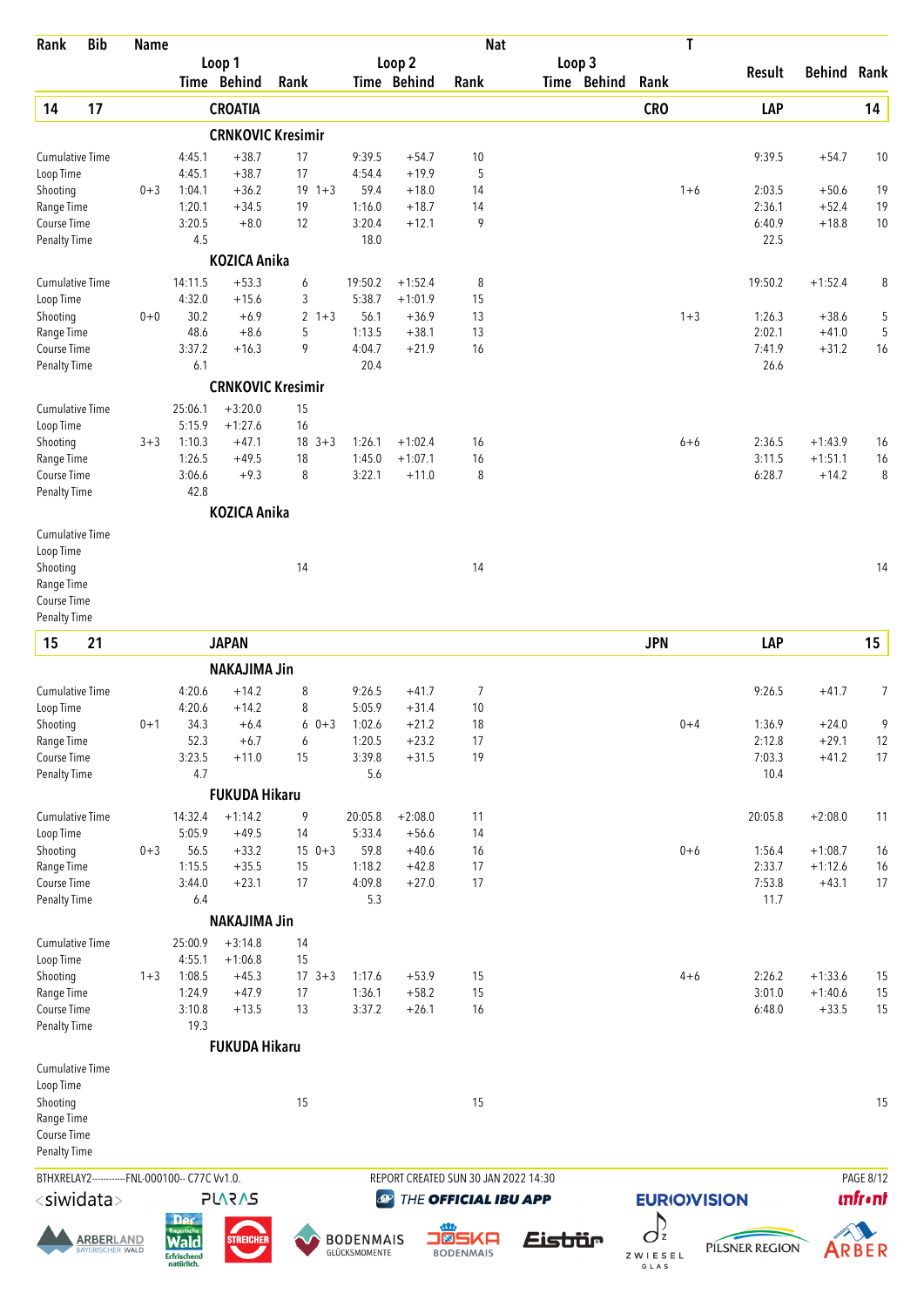| Rank                               | <b>Bib</b>                           | <b>Name</b> |                                                              |                        |                            |                                   |                       | <b>Nat</b>                           |                       | T                                   |                |                    |                 |
|------------------------------------|--------------------------------------|-------------|--------------------------------------------------------------|------------------------|----------------------------|-----------------------------------|-----------------------|--------------------------------------|-----------------------|-------------------------------------|----------------|--------------------|-----------------|
|                                    |                                      |             |                                                              | Loop 1<br>Time Behind  | Rank                       |                                   | Loop 2<br>Time Behind | Rank                                 | Loop 3<br>Time Behind | Rank                                | Result         | <b>Behind Rank</b> |                 |
| 16                                 | 14                                   |             |                                                              | <b>FINLAND</b>         |                            |                                   |                       |                                      |                       | <b>FIN</b>                          | LAP            |                    | $16\,$          |
|                                    |                                      |             |                                                              |                        | <b>KARVINEN Otto-Eemil</b> |                                   |                       |                                      |                       |                                     |                |                    |                 |
| <b>Cumulative Time</b>             |                                      |             | 4:43.6                                                       | $+37.2$                | 16                         | 9:55.3                            | $+1:10.5$             | 18                                   |                       |                                     | 9:55.3         | $+1:10.5$          | 18              |
| Loop Time                          |                                      |             | 4:43.6                                                       | $+37.2$                | 16                         | 5:11.7                            | $+37.2$               | 12                                   |                       |                                     |                |                    |                 |
| Shooting                           |                                      | $0 + 3$     | 56.5                                                         | $+28.6$                | $15 \t2+3$                 | 57.7                              | $+16.3$               | 10                                   |                       | $2 + 6$                             | 1:54.2         | $+41.3$            | 15              |
| Range Time                         |                                      |             | 1:12.5                                                       | $+26.9$                | 15                         | 1:13.3                            | $+16.0$               | 11                                   |                       |                                     | 2:25.8         | $+42.1$            | 16              |
| Course Time<br><b>Penalty Time</b> |                                      |             | 3:26.0<br>5.0                                                | $+13.5$                | 17                         | 3:28.5<br>29.8                    | $+20.2$               | 15                                   |                       |                                     | 6:54.5<br>34.9 | $+32.4$            | 16              |
|                                    |                                      |             |                                                              | <b>KUUTTINEN Heidi</b> |                            |                                   |                       |                                      |                       |                                     |                |                    |                 |
| <b>Cumulative Time</b>             |                                      |             | 15:15.7                                                      | $+1:57.5$              | 17                         | 21:24.6                           | $+3:26.8$             | 18                                   |                       |                                     | 21:24.6        | $+3:26.8$          | 18              |
| Loop Time                          |                                      |             | 5:20.4                                                       | $+1:04.0$              | 16                         | 6:08.9                            | $+1:32.1$             | 17                                   |                       |                                     |                |                    |                 |
| Shooting                           |                                      | $0 + 3$     | 1:00.7                                                       | $+37.4$                | $16 \t1+3$                 | 1:20.4                            | $+1:01.2$             | 20                                   |                       | $1 + 6$                             | 2:21.2         | $+1:33.5$          | 19              |
| Range Time                         |                                      |             | 1:18.4                                                       | $+38.4$                | 16                         | 1:37.0                            | $+1:01.6$             | 20                                   |                       |                                     | 2:55.4         | $+1:34.3$          | 19              |
| Course Time<br><b>Penalty Time</b> |                                      |             | 3:56.5<br>5.5                                                | $+35.6$                | 21                         | 4:13.8<br>18.0                    | $+31.0$               | 19                                   |                       |                                     | 8:10.3<br>23.6 | $+59.6$            | 19              |
|                                    |                                      |             |                                                              |                        | <b>KARVINEN Otto-Eemil</b> |                                   |                       |                                      |                       |                                     |                |                    |                 |
| <b>Cumulative Time</b>             |                                      |             | 25:16.9                                                      | $+3:30.8$              | 16                         |                                   |                       |                                      |                       |                                     |                |                    |                 |
| Loop Time                          |                                      |             | 3:52.3                                                       | $+4.0$                 | $\overline{c}$             |                                   |                       |                                      |                       |                                     |                |                    |                 |
| Shooting                           |                                      | $0 + 0$     | 23.5                                                         | $+0.3$                 | $\overline{2}$<br>$0 + 0$  | 33.9                              | $+10.2$               | 5                                    |                       | $0 + 0$                             | 57.5           | $+4.9$             | $\overline{c}$  |
| Range Time                         |                                      |             | 38.8                                                         | $+1.8$                 | 2                          | 49.8                              | $+11.9$               | 5                                    |                       |                                     | 1:28.6         | $+8.2$             | $\sqrt{2}$      |
| Course Time                        |                                      |             | 3:08.6                                                       | $+11.3$                | 9                          | 3:34.1                            | $+23.0$               | 14                                   |                       |                                     | 6:42.7         | $+28.2$            | 13              |
| Penalty Time                       |                                      |             | 4.8                                                          |                        |                            |                                   |                       |                                      |                       |                                     |                |                    |                 |
| <b>Cumulative Time</b>             |                                      |             |                                                              | <b>KUUTTINEN Heidi</b> |                            |                                   |                       |                                      |                       |                                     |                |                    |                 |
| Loop Time                          |                                      |             |                                                              |                        |                            |                                   |                       |                                      |                       |                                     |                |                    |                 |
| Shooting                           |                                      |             |                                                              |                        | 16                         |                                   |                       | 16                                   |                       |                                     |                |                    | 16              |
| Range Time                         |                                      |             |                                                              |                        |                            |                                   |                       |                                      |                       |                                     |                |                    |                 |
| Course Time                        |                                      |             |                                                              |                        |                            |                                   |                       |                                      |                       |                                     |                |                    |                 |
| <b>Penalty Time</b>                |                                      |             |                                                              |                        |                            |                                   |                       |                                      |                       |                                     |                |                    |                 |
| 17                                 | 20                                   |             |                                                              | <b>LATVIA</b>          |                            |                                   |                       |                                      |                       | LAT                                 | LAP            |                    | 17              |
|                                    |                                      |             |                                                              | <b>BALODIS Rudis</b>   |                            |                                   |                       |                                      |                       |                                     |                |                    |                 |
| <b>Cumulative Time</b>             |                                      |             | 4:21.0                                                       | $+14.6$                | 9                          | 9:16.8                            | $+32.0$               | 6                                    |                       |                                     | 9:16.8         | $+32.0$            | 6               |
| Loop Time<br>Shooting              |                                      | $0 + 0$     | 4:21.0<br>28.4                                               | $+14.6$<br>$+0.5$      | 9<br>$20+2$                | 4:55.8<br>56.4                    | $+21.3$<br>$+15.0$    | 6<br>9                               |                       | $0 + 2$                             | 1:24.8         | $+11.9$            | 5               |
| Range Time                         |                                      |             | 45.8                                                         | $+0.2$                 | $\overline{2}$             | 1:11.7                            | $+14.4$               | $\overline{7}$                       |                       |                                     | 1:57.5         | $+13.8$            | 4               |
| Course Time                        |                                      |             | 3:30.2                                                       | $+17.7$                | 20                         | 3:39.4                            | $+31.1$               | 17                                   |                       |                                     | 7:09.6         | $+47.5$            | 20              |
| Penalty Time                       |                                      |             | 5.0                                                          |                        |                            | 4.7                               |                       |                                      |                       |                                     | 9.7            |                    |                 |
|                                    |                                      |             |                                                              | <b>SABULE Annija</b>   |                            |                                   |                       |                                      |                       |                                     |                |                    |                 |
| Cumulative Time                    |                                      |             | 15:01.4                                                      | $+1:43.2$              | 15                         | 20:32.7                           | $+2:34.9$             | 16                                   |                       |                                     | 20:32.7        | $+2:34.9$          | 16              |
| Loop Time<br>Shooting              |                                      | $2 + 3$     | 5:44.6<br>52.5                                               | $+1:28.2$<br>$+29.2$   | 18<br>$12 \t 0+2$          | 5:31.3<br>41.8                    | $+54.5$<br>$+22.6$    | 13<br>5                              |                       | $2 + 5$                             | 1:34.4         | $+46.7$            | 9               |
| Range Time                         |                                      |             | 1:12.8                                                       | $+32.8$                | 13                         | 1:00.9                            | $+25.5$               | 5                                    |                       |                                     | 2:13.7         | $+52.6$            | 11              |
| Course Time                        |                                      |             | 3:52.0                                                       | $+31.1$                | 20                         | 4:24.8                            | $+42.0$               | 20                                   |                       |                                     | 8:16.8         | $+1:06.1$          | 20              |
| <b>Penalty Time</b>                |                                      |             | 39.7                                                         |                        |                            | 5.6                               |                       |                                      |                       |                                     | 45.3           |                    |                 |
|                                    |                                      |             |                                                              | <b>BALODIS Rudis</b>   |                            |                                   |                       |                                      |                       |                                     |                |                    |                 |
| <b>Cumulative Time</b>             |                                      |             | 25:53.7                                                      | $+4:07.6$              | 17                         |                                   |                       |                                      |                       |                                     |                |                    |                 |
| Loop Time<br>Shooting              |                                      | $3 + 3$     | 5:21.0<br>1:01.0                                             | $+1:32.7$<br>$+37.8$   | 17<br>14                   |                                   |                       | 17                                   |                       |                                     |                |                    | 17              |
| Range Time                         |                                      |             | 1:17.9                                                       | $+40.9$                | 14                         |                                   |                       |                                      |                       |                                     |                |                    |                 |
| Course Time                        |                                      |             | 3:17.3                                                       | $+20.0$                | 18                         |                                   |                       |                                      |                       |                                     |                |                    |                 |
| <b>Penalty Time</b>                |                                      |             | 45.7                                                         |                        |                            |                                   |                       |                                      |                       |                                     |                |                    |                 |
|                                    |                                      |             |                                                              | <b>SABULE Annija</b>   |                            |                                   |                       |                                      |                       |                                     |                |                    |                 |
| Cumulative Time                    |                                      |             |                                                              |                        |                            |                                   |                       |                                      |                       |                                     |                |                    |                 |
| Loop Time<br>Shooting              |                                      |             |                                                              |                        | 17                         |                                   |                       | 17                                   |                       |                                     |                |                    | 17              |
| Range Time                         |                                      |             |                                                              |                        |                            |                                   |                       |                                      |                       |                                     |                |                    |                 |
| Course Time                        |                                      |             |                                                              |                        |                            |                                   |                       |                                      |                       |                                     |                |                    |                 |
| <b>Penalty Time</b>                |                                      |             |                                                              |                        |                            |                                   |                       |                                      |                       |                                     |                |                    |                 |
|                                    |                                      |             | BTHXRELAY2------------FNL-000100-- C77C Vv1.0.               |                        |                            |                                   |                       | REPORT CREATED SUN 30 JAN 2022 14:30 |                       |                                     |                |                    | PAGE 9/12       |
| <siwidata></siwidata>              |                                      |             |                                                              | <b>PLARAS</b>          |                            | $\bigcirc$                        |                       | THE OFFICIAL IBU APP                 |                       | <b>EURIOVISION</b>                  |                |                    | <b>unfr</b> •nt |
|                                    |                                      |             | <b>Der</b>                                                   |                        |                            |                                   |                       |                                      |                       |                                     |                |                    |                 |
|                                    | <b>ARBERLAND</b><br>BAYERISCHER WALD |             | <b>Rayerisch</b><br><b>Wald</b><br>Erfrischend<br>natürlich. | STREIA!                |                            | <b>BODENMAIS</b><br>GLÜCKSMOMENTE | ∎⊠                    | SKA<br><b>BODENMAIS</b>              | Eistiür               | $O_z$<br>ZWIESEL<br>$G$ $L$ $A$ $S$ | PILSNER REGION |                    | ARBER           |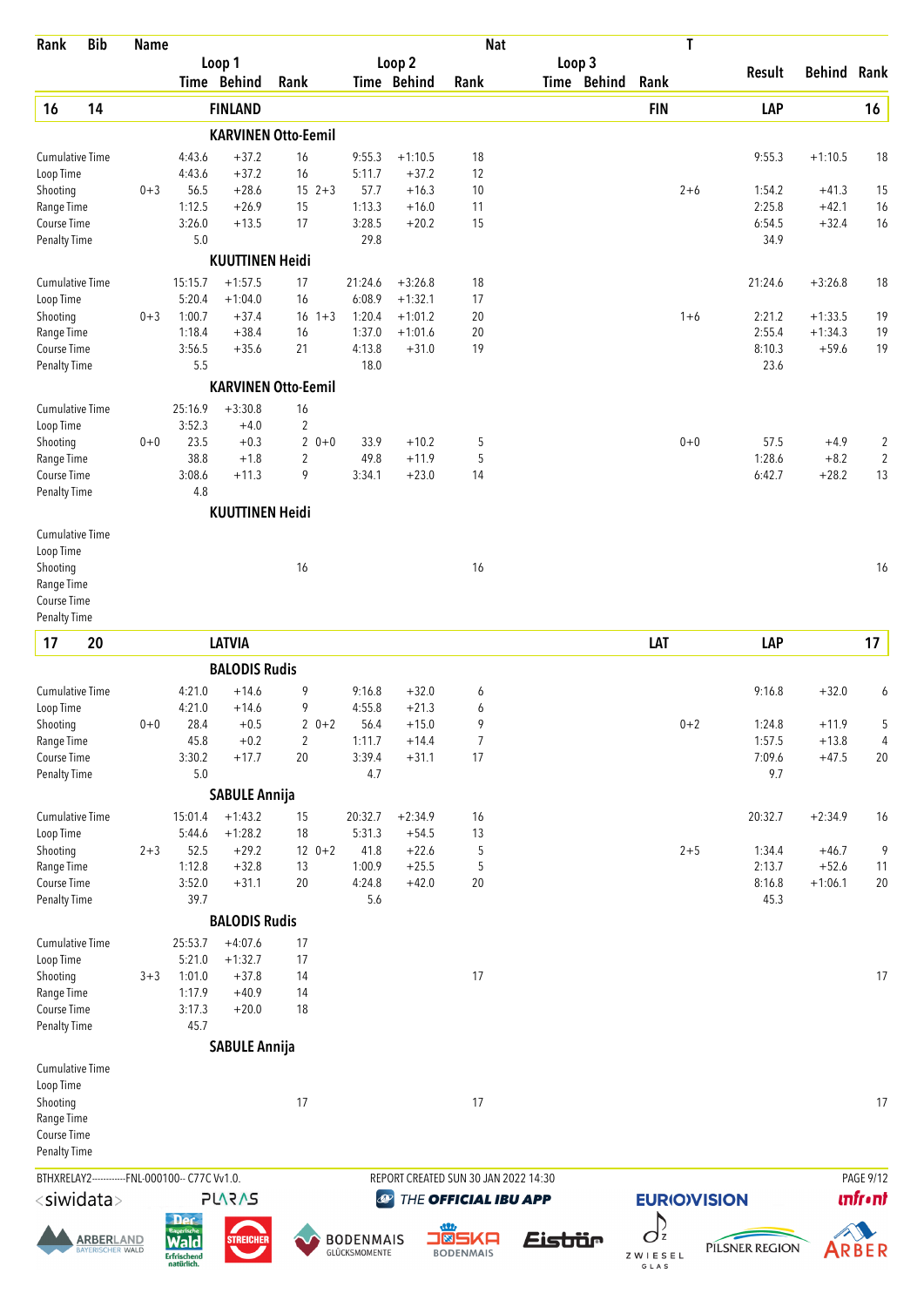| Rank                                                          | <b>Bib</b>                           | <b>Name</b> |                                                                            |                                              |                      |            |                                     |                                            | <b>Nat</b>              |                                                              |                       |                                    | T                  |                             |                                 |                              |
|---------------------------------------------------------------|--------------------------------------|-------------|----------------------------------------------------------------------------|----------------------------------------------|----------------------|------------|-------------------------------------|--------------------------------------------|-------------------------|--------------------------------------------------------------|-----------------------|------------------------------------|--------------------|-----------------------------|---------------------------------|------------------------------|
|                                                               |                                      |             |                                                                            | Loop 1<br>Time Behind                        | Rank                 |            |                                     | Loop 2<br><b>Time Behind</b>               | Rank                    |                                                              | Loop 3<br>Time Behind | Rank                               |                    | Result                      | <b>Behind Rank</b>              |                              |
| 18                                                            | 19                                   |             |                                                                            | <b>MOLDOVA</b>                               |                      |            |                                     |                                            |                         |                                                              |                       | <b>MDA</b>                         |                    | LAP                         |                                 | 18                           |
|                                                               |                                      |             |                                                                            | <b>MAGAZEEV Pavel</b>                        |                      |            |                                     |                                            |                         |                                                              |                       |                                    |                    |                             |                                 |                              |
| <b>Cumulative Time</b><br>Loop Time<br>Shooting               |                                      | $3 + 3$     | 5:21.6<br>5:21.6<br>57.8<br>1:13.7                                         | $+1:15.2$<br>$+1:15.2$<br>$+29.9$<br>$+28.1$ | 20<br>20<br>16       | $17 \t3+3$ | 10:40.2<br>5:18.6<br>59.1<br>1:15.3 | $+1:55.4$<br>$+44.1$<br>$+17.7$<br>$+18.0$ | 19<br>14<br>13<br>12    |                                                              |                       |                                    | $6 + 6$            | 10:40.2<br>1:56.9<br>2:29.0 | $+1:55.4$<br>$+44.0$<br>$+45.3$ | 19<br>17<br>17               |
| Range Time<br>Course Time<br>Penalty Time                     |                                      |             | 3:24.1<br>43.8                                                             | $+11.6$<br><b>STREMOUS Alina</b>             | 16                   |            | 3:18.9<br>44.3                      | $+10.6$                                    | 8                       |                                                              |                       |                                    |                    | 6:43.0<br>1:28.2            | $+20.9$                         | 11                           |
| Cumulative Time                                               |                                      |             | 15:19.4                                                                    | $+2:01.2$                                    | 18                   |            | 20:23.3                             | $+2:25.5$                                  | 13                      |                                                              |                       |                                    |                    | 20:23.3                     | $+2:25.5$                       | 13                           |
| Loop Time<br>Shooting<br>Range Time<br>Course Time            |                                      | $0 + 0$     | 4:39.2<br>32.2<br>48.4<br>3:45.6                                           | $+22.8$<br>$+8.9$<br>$+8.4$<br>$+24.7$       | 7<br>4<br>4<br>18    | $0 + 3$    | 5:03.9<br>57.4<br>1:13.8<br>3:45.4  | $+27.1$<br>$+38.2$<br>$+38.4$<br>$+2.6$    | 7<br>$=14$<br>14<br>3   |                                                              |                       |                                    | $0 + 3$            | 1:29.6<br>2:02.2<br>7:31.0  | $+41.9$<br>$+41.1$<br>$+20.3$   | 6<br>6<br>10                 |
| <b>Penalty Time</b>                                           |                                      |             | 5.1                                                                        | <b>MAGAZEEV Pavel</b>                        |                      |            | 4.6                                 |                                            |                         |                                                              |                       |                                    |                    | 9.8                         |                                 |                              |
| <b>Cumulative Time</b><br>Loop Time<br>Shooting<br>Range Time |                                      | $5 + 3$     | 25:56.8<br>5:33.5<br>1:01.1<br>1:18.5                                      | $+4:10.7$<br>$+1:45.2$<br>$+37.9$<br>$+41.5$ | 18<br>18<br>15<br>15 |            |                                     |                                            | 18                      |                                                              |                       |                                    |                    |                             |                                 | 18                           |
| <b>Course Time</b><br><b>Penalty Time</b>                     |                                      |             | 3:01.6<br>1:13.4                                                           | $+4.3$                                       | 3                    |            |                                     |                                            |                         |                                                              |                       |                                    |                    |                             |                                 |                              |
|                                                               |                                      |             |                                                                            | <b>STREMOUS Alina</b>                        |                      |            |                                     |                                            |                         |                                                              |                       |                                    |                    |                             |                                 |                              |
| <b>Cumulative Time</b><br>Loop Time<br>Shooting<br>Range Time |                                      |             |                                                                            |                                              | 18                   |            |                                     |                                            | 18                      |                                                              |                       |                                    |                    |                             |                                 | 18                           |
| Course Time<br><b>Penalty Time</b>                            |                                      |             |                                                                            |                                              |                      |            |                                     |                                            |                         |                                                              |                       |                                    |                    |                             |                                 |                              |
| 19                                                            | 10                                   |             |                                                                            | <b>LITHUANIA</b>                             |                      |            |                                     |                                            |                         |                                                              |                       | <b>LTU</b>                         |                    | LAP                         |                                 | 19                           |
|                                                               |                                      |             |                                                                            | <b>CIGAK Nikita</b>                          |                      |            |                                     |                                            |                         |                                                              |                       |                                    |                    |                             |                                 |                              |
| <b>Cumulative Time</b>                                        |                                      |             | 4:25.8<br>4:25.8                                                           | $+19.4$<br>$+19.4$                           | 11<br>11             |            | 9:52.7                              | $+1:07.9$                                  | 15                      |                                                              |                       |                                    |                    | 9:52.7                      | $+1:07.9$                       | 15                           |
| Loop Time<br>Shooting                                         |                                      | $0+0$       | 27.9                                                                       | 0.0                                          |                      | $12+3$     | 5:26.9<br>55.0                      | $+52.4$<br>$+13.6$                         | 18<br>6                 |                                                              |                       |                                    | $2 + 3$            | 1:22.9                      | $+10.0$                         | 4                            |
| Range Time                                                    |                                      |             | 52.6                                                                       | $+7.0$                                       | $\overline{7}$       |            | 1:13.1                              | $+15.8$                                    | 10                      |                                                              |                       |                                    |                    | 2:05.7                      | $+22.0$                         | 7                            |
| Course Time<br>Penalty Time                                   |                                      |             | 3:27.3<br>5.8                                                              | $+14.8$                                      | 18                   |            | 3:41.6<br>32.1                      | $+33.3$                                    | 20                      |                                                              |                       |                                    |                    | 7:08.9<br>38.0              | $+46.8$                         | 19                           |
|                                                               |                                      |             |                                                                            | <b>KOCERGINA Natalja</b>                     |                      |            |                                     |                                            |                         |                                                              |                       |                                    |                    |                             |                                 |                              |
| <b>Cumulative Time</b>                                        |                                      |             | 15:53.9                                                                    | $+2:35.7$                                    | 19                   |            |                                     |                                            |                         |                                                              |                       |                                    |                    |                             |                                 |                              |
| Loop Time                                                     |                                      |             | 6:01.2                                                                     | $+1:44.8$                                    | 21                   |            |                                     |                                            |                         |                                                              |                       |                                    |                    |                             |                                 |                              |
| Shooting                                                      |                                      | $3 + 3$     | 1:14.8<br>1:32.6                                                           | $+51.5$<br>$+52.6$                           | 20                   | $20 \t2+3$ | 1:13.4<br>1:32.7                    | $+54.2$<br>$+57.3$                         | 19<br>19                |                                                              |                       |                                    | $5 + 6$            | 2:28.2<br>3:05.3            | $+1:40.5$<br>$+1:44.2$          | 20<br>20                     |
| Range Time<br>Course Time<br><b>Penalty Time</b>              |                                      |             | 3:39.4<br>49.1                                                             | $+18.5$                                      | 12                   |            | 3:55.6                              | $+12.8$                                    | 10                      |                                                              |                       |                                    |                    | 7:35.0                      | $+24.3$                         | 12                           |
|                                                               |                                      |             |                                                                            | <b>CIGAK Nikita</b>                          |                      |            |                                     |                                            |                         |                                                              |                       |                                    |                    |                             |                                 |                              |
| Cumulative Time<br>Loop Time                                  |                                      |             |                                                                            |                                              |                      |            |                                     |                                            |                         |                                                              |                       |                                    |                    |                             |                                 |                              |
| Shooting<br>Range Time<br>Course Time<br>Penalty Time         |                                      |             |                                                                            |                                              | 19                   |            |                                     |                                            | 19                      |                                                              |                       |                                    |                    |                             |                                 | 19                           |
|                                                               |                                      |             |                                                                            | <b>KOCERGINA Natalja</b>                     |                      |            |                                     |                                            |                         |                                                              |                       |                                    |                    |                             |                                 |                              |
| Cumulative Time<br>Loop Time                                  |                                      |             |                                                                            |                                              |                      |            |                                     |                                            |                         |                                                              |                       |                                    |                    |                             |                                 |                              |
| Shooting<br>Range Time<br>Course Time<br>Penalty Time         |                                      |             |                                                                            |                                              | 19                   |            |                                     |                                            | 19                      |                                                              |                       |                                    |                    |                             |                                 | 19                           |
| <siwidata></siwidata>                                         |                                      |             | BTHXRELAY2------------FNL-000100-- C77C Vv1.0.                             | <b>SV2V7L</b>                                |                      |            | $\bigcirc$                          |                                            |                         | REPORT CREATED SUN 30 JAN 2022 14:30<br>THE OFFICIAL IBU APP |                       |                                    | <b>EURIOVISION</b> |                             |                                 | PAGE 10/12<br><b>unfront</b> |
|                                                               | <u>ARBERLAND</u><br>BAYERISCHER WALD |             | <b>Der</b><br><b>Rayerisch</b><br><b>Wald</b><br>Erfrischend<br>natürlich. | <b>STREICHER</b>                             |                      |            | <b>BODENMAIS</b><br>GLÜCKSMOMENTE   | ■⊠                                         | SKA<br><b>BODENMAIS</b> | Eistiür                                                      |                       | $\int_{\Sigma}$<br>ZWIESEL<br>GLAS |                    | PILSNER REGION              |                                 | ARBER                        |





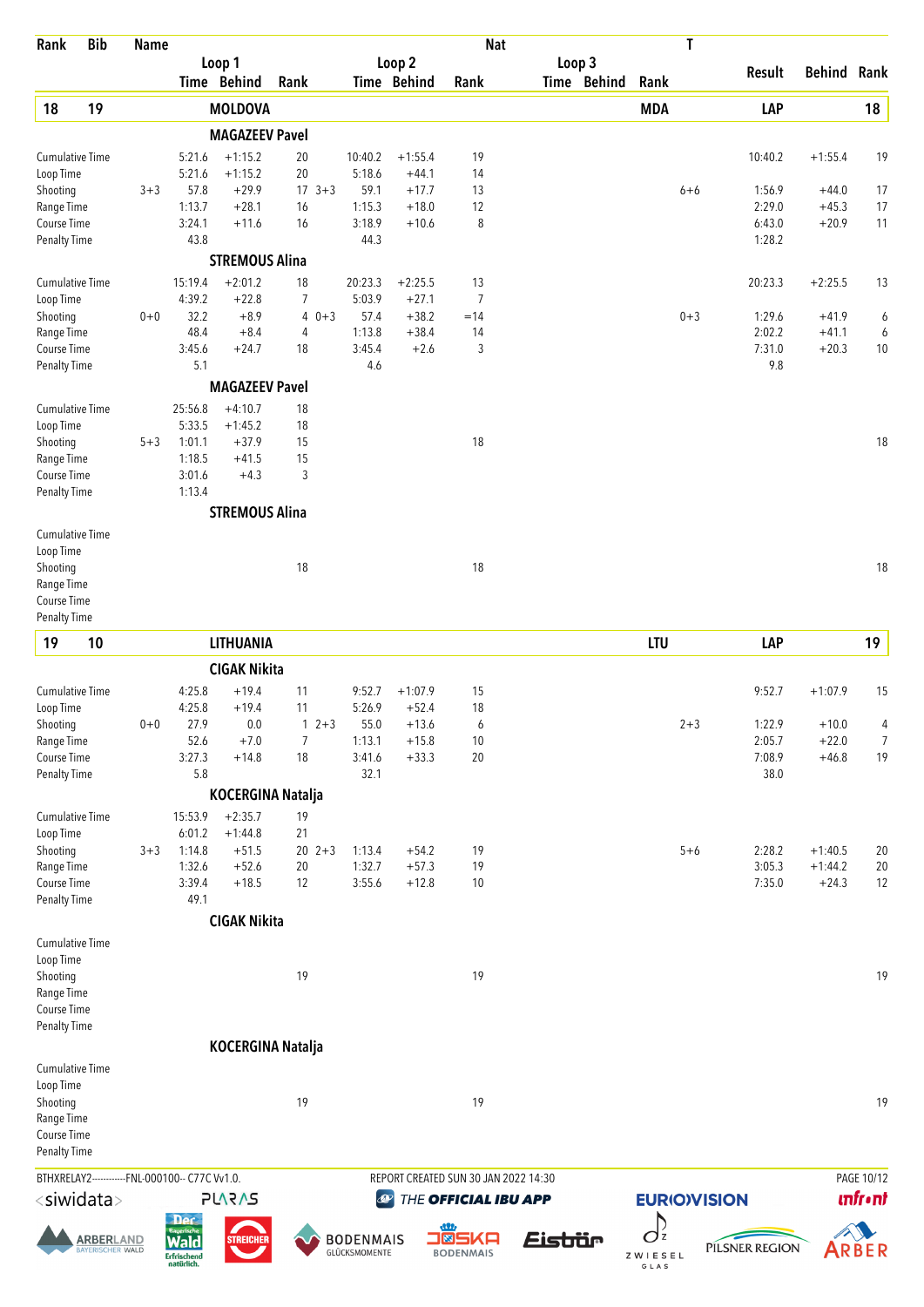| Rank                                           | <b>Bib</b>                            | <b>Name</b> |                                                       |                                  |          |               |                                   |                        |                           | <b>Nat</b>                           |             |                                    | T                  |                |                    |                |
|------------------------------------------------|---------------------------------------|-------------|-------------------------------------------------------|----------------------------------|----------|---------------|-----------------------------------|------------------------|---------------------------|--------------------------------------|-------------|------------------------------------|--------------------|----------------|--------------------|----------------|
|                                                |                                       |             |                                                       | Loop 1                           |          |               |                                   | Loop 2                 |                           |                                      | Loop 3      |                                    |                    | <b>Result</b>  | <b>Behind Rank</b> |                |
|                                                |                                       |             |                                                       | Time Behind                      | Rank     |               |                                   | Time Behind            | Rank                      |                                      | Time Behind | Rank                               |                    |                |                    |                |
| 20                                             | 8                                     |             |                                                       | <b>AUSTRIA</b>                   |          |               |                                   |                        |                           |                                      |             | <b>AUT</b>                         |                    | LAP            |                    | 20             |
|                                                |                                       |             |                                                       | <b>POSTL Thomas</b>              |          |               |                                   |                        |                           |                                      |             |                                    |                    |                |                    |                |
| Cumulative Time<br>Loop Time                   |                                       |             | 4:54.7<br>4:54.7                                      | $+48.3$<br>$+48.3$               | 18<br>18 |               | 10:53.1<br>5:58.4                 | $+2:08.3$<br>$+1:23.9$ | 20<br>20                  |                                      |             |                                    |                    | 10:53.1        | $+2:08.3$          | 20             |
| Shooting                                       |                                       | $1 + 3$     | 1:04.7                                                | $+36.8$                          |          | $20 \t 5 + 3$ | 1:30.8                            | $+49.4$                | 21                        |                                      |             |                                    | $6 + 6$            | 2:35.6         | $+1:22.7$          | 20             |
| Range Time                                     |                                       |             | 1:20.7                                                | $+35.1$                          | 20       |               | 1:26.8                            | $+29.5$                | 20                        |                                      |             |                                    |                    | 2:47.5         | $+1:03.8$          | $20\,$         |
| Course Time                                    |                                       |             | 3:16.0                                                | $+3.5$                           | 6        |               | 3:22.4                            | $+14.1$                | 11                        |                                      |             |                                    |                    | 6:38.4         | $+16.3$            | 8              |
| Penalty Time                                   |                                       |             | 18.0                                                  |                                  |          |               | 1:09.1                            |                        |                           |                                      |             |                                    |                    | 1:27.2         |                    |                |
| <b>Cumulative Time</b>                         |                                       |             | 16:46.1                                               | <b>GANDLER Anna</b><br>$+3:27.9$ |          |               |                                   |                        |                           |                                      |             |                                    |                    |                |                    |                |
| Loop Time                                      |                                       |             | 5:53.0                                                | $+1:36.6$                        | 20<br>20 |               |                                   |                        |                           |                                      |             |                                    |                    |                |                    |                |
| Shooting                                       |                                       | $3 + 3$     | 1:13.7                                                | $+50.4$                          |          | $190+2$       | 1:01.3                            | $+42.1$                | 18                        |                                      |             |                                    | $3 + 5$            | 2:15.0         | $+1:27.3$          | 18             |
| Range Time                                     |                                       |             | 1:31.5                                                | $+51.5$                          | 19       |               | 1:21.5                            | $+46.1$                | 18                        |                                      |             |                                    |                    | 2:53.0         | $+1:31.9$          | 18             |
| Course Time<br>Penalty Time                    |                                       |             | 3:32.9<br>48.5                                        | $+12.0$                          | 8        |               | 3:58.6                            | $+15.8$                | 14                        |                                      |             |                                    |                    | 7:31.5         | $+20.8$            | 11             |
|                                                |                                       |             |                                                       | <b>POSTL Thomas</b>              |          |               |                                   |                        |                           |                                      |             |                                    |                    |                |                    |                |
| Cumulative Time                                |                                       |             |                                                       |                                  |          |               |                                   |                        |                           |                                      |             |                                    |                    |                |                    |                |
| Loop Time                                      |                                       |             |                                                       |                                  |          |               |                                   |                        |                           |                                      |             |                                    |                    |                |                    |                |
| Shooting                                       |                                       |             |                                                       |                                  | 20       |               |                                   |                        | 20                        |                                      |             |                                    |                    |                |                    | 20             |
| Range Time<br>Course Time                      |                                       |             |                                                       |                                  |          |               |                                   |                        |                           |                                      |             |                                    |                    |                |                    |                |
| Penalty Time                                   |                                       |             |                                                       |                                  |          |               |                                   |                        |                           |                                      |             |                                    |                    |                |                    |                |
|                                                |                                       |             |                                                       | <b>GANDLER Anna</b>              |          |               |                                   |                        |                           |                                      |             |                                    |                    |                |                    |                |
| Cumulative Time                                |                                       |             |                                                       |                                  |          |               |                                   |                        |                           |                                      |             |                                    |                    |                |                    |                |
| Loop Time                                      |                                       |             |                                                       |                                  |          |               |                                   |                        |                           |                                      |             |                                    |                    |                |                    |                |
| Shooting                                       |                                       |             |                                                       |                                  | 20       |               |                                   |                        | 20                        |                                      |             |                                    |                    |                |                    | 20             |
| Range Time                                     |                                       |             |                                                       |                                  |          |               |                                   |                        |                           |                                      |             |                                    |                    |                |                    |                |
| Course Time<br><b>Penalty Time</b>             |                                       |             |                                                       |                                  |          |               |                                   |                        |                           |                                      |             |                                    |                    |                |                    |                |
| 21                                             | 22                                    |             |                                                       | <b>AUSTRALIA</b>                 |          |               |                                   |                        |                           |                                      |             | <b>AUS</b>                         |                    | LAP            |                    | 21             |
|                                                |                                       |             |                                                       |                                  |          |               |                                   |                        |                           |                                      |             |                                    |                    |                |                    |                |
|                                                |                                       |             |                                                       | <b>STANISH Boris</b>             |          |               |                                   |                        |                           |                                      |             |                                    |                    |                |                    |                |
| Cumulative Time<br>Loop Time                   |                                       |             | 5:34.6<br>5:34.6                                      | $+1:28.2$<br>$+1:28.2$           | 21<br>21 |               | 13:35.4<br>8:00.8                 | $+4:50.6$<br>$+3:26.3$ | 21<br>21                  |                                      |             |                                    |                    | 13:35.4        | $+4:50.6$          | 21             |
| Shooting                                       |                                       | $2 + 3$     | 1:13.3                                                | $+45.4$                          |          | $21 \t2+2$    | 1:28.9                            | $+47.5$                | $20\,$                    |                                      |             |                                    | $4 + 5$            | 2:42.2         | $+1:29.3$          | $21$           |
| Range Time                                     |                                       |             | 1:29.1                                                | $+43.5$                          | 21       |               | 1:40.1                            | $+42.8$                | 21                        |                                      |             |                                    |                    | 3:09.2         | $+1:25.5$          | 21             |
| Course Time                                    |                                       |             | 3:33.3                                                | $+20.8$                          | 21       |               | 3:48.4                            | $+40.1$                | 21                        |                                      |             |                                    |                    | 7:21.7         | $+59.6$            | 21             |
| <b>Penalty Time</b>                            |                                       |             | 32.2                                                  |                                  |          |               | 2:32.2                            |                        |                           |                                      |             |                                    |                    | 3:04.4         |                    |                |
|                                                |                                       |             |                                                       | <b>COLEBOURN Jillian Wei-Lin</b> |          |               |                                   |                        |                           |                                      |             |                                    |                    |                |                    |                |
| Cumulative Time<br>Loop Time                   |                                       |             | 19:25.8<br>5:50.4                                     | $+6:07.6$<br>$+1:34.0$           | 21<br>19 |               |                                   |                        |                           |                                      |             |                                    |                    |                |                    |                |
| Shooting                                       |                                       | $1 + 3$     | 1:18.4                                                | $+55.1$                          | 21       |               |                                   |                        | 21                        |                                      |             |                                    |                    |                |                    | 21             |
| Range Time                                     |                                       |             | 1:39.1                                                | $+59.1$                          | 21       |               |                                   |                        |                           |                                      |             |                                    |                    |                |                    |                |
| Course Time                                    |                                       |             | 3:50.1                                                | $+29.2$                          | 19       |               |                                   |                        |                           |                                      |             |                                    |                    |                |                    |                |
| <b>Penalty Time</b>                            |                                       |             | 21.1                                                  |                                  |          |               |                                   |                        |                           |                                      |             |                                    |                    |                |                    |                |
|                                                |                                       |             |                                                       | <b>STANISH Boris</b>             |          |               |                                   |                        |                           |                                      |             |                                    |                    |                |                    |                |
| Cumulative Time<br>Loop Time                   |                                       |             |                                                       |                                  |          |               |                                   |                        |                           |                                      |             |                                    |                    |                |                    |                |
| Shooting                                       |                                       |             |                                                       |                                  | 21       |               |                                   |                        | 21                        |                                      |             |                                    |                    |                |                    | 21             |
| Range Time                                     |                                       |             |                                                       |                                  |          |               |                                   |                        |                           |                                      |             |                                    |                    |                |                    |                |
| Course Time                                    |                                       |             |                                                       |                                  |          |               |                                   |                        |                           |                                      |             |                                    |                    |                |                    |                |
| <b>Penalty Time</b>                            |                                       |             |                                                       |                                  |          |               |                                   |                        |                           |                                      |             |                                    |                    |                |                    |                |
|                                                |                                       |             |                                                       | <b>COLEBOURN Jillian Wei-Lin</b> |          |               |                                   |                        |                           |                                      |             |                                    |                    |                |                    |                |
| Cumulative Time                                |                                       |             |                                                       |                                  |          |               |                                   |                        |                           |                                      |             |                                    |                    |                |                    |                |
| Loop Time<br>Shooting                          |                                       |             |                                                       |                                  | 21       |               |                                   |                        | 21                        |                                      |             |                                    |                    |                |                    | 21             |
| Range Time                                     |                                       |             |                                                       |                                  |          |               |                                   |                        |                           |                                      |             |                                    |                    |                |                    |                |
| Course Time                                    |                                       |             |                                                       |                                  |          |               |                                   |                        |                           |                                      |             |                                    |                    |                |                    |                |
| <b>Penalty Time</b>                            |                                       |             |                                                       |                                  |          |               |                                   |                        |                           |                                      |             |                                    |                    |                |                    |                |
| BTHXRELAY2------------FNL-000100-- C77C Vv1.0. |                                       |             |                                                       |                                  |          |               |                                   |                        |                           | REPORT CREATED SUN 30 JAN 2022 14:30 |             |                                    |                    |                |                    | PAGE 11/12     |
| <siwidata></siwidata>                          |                                       |             |                                                       | <b>SVSV75</b>                    |          |               | $\mathcal{Q}$                     |                        |                           | THE OFFICIAL IBU APP                 |             |                                    | <b>EURIOVISION</b> |                |                    | <b>unfront</b> |
|                                                |                                       |             | <b>Der</b>                                            |                                  |          |               |                                   |                        |                           |                                      |             | D                                  |                    |                |                    |                |
|                                                | <b>ARBER</b> LAND<br>BAYERISCHER WALD |             | <b>Rayerische</b><br><b>Erfrischend</b><br>natürlich. | <b>STREICHER</b>                 |          |               | <b>BODENMAIS</b><br>GLÜCKSMOMENTE |                        | O®SKA<br><b>BODENMAIS</b> | <u> Eistiür</u>                      |             | $\overline{O}z$<br>ZWIESEL<br>GLAS |                    | PILSNER REGION |                    | ARBER          |

 $Z W I E S E L$